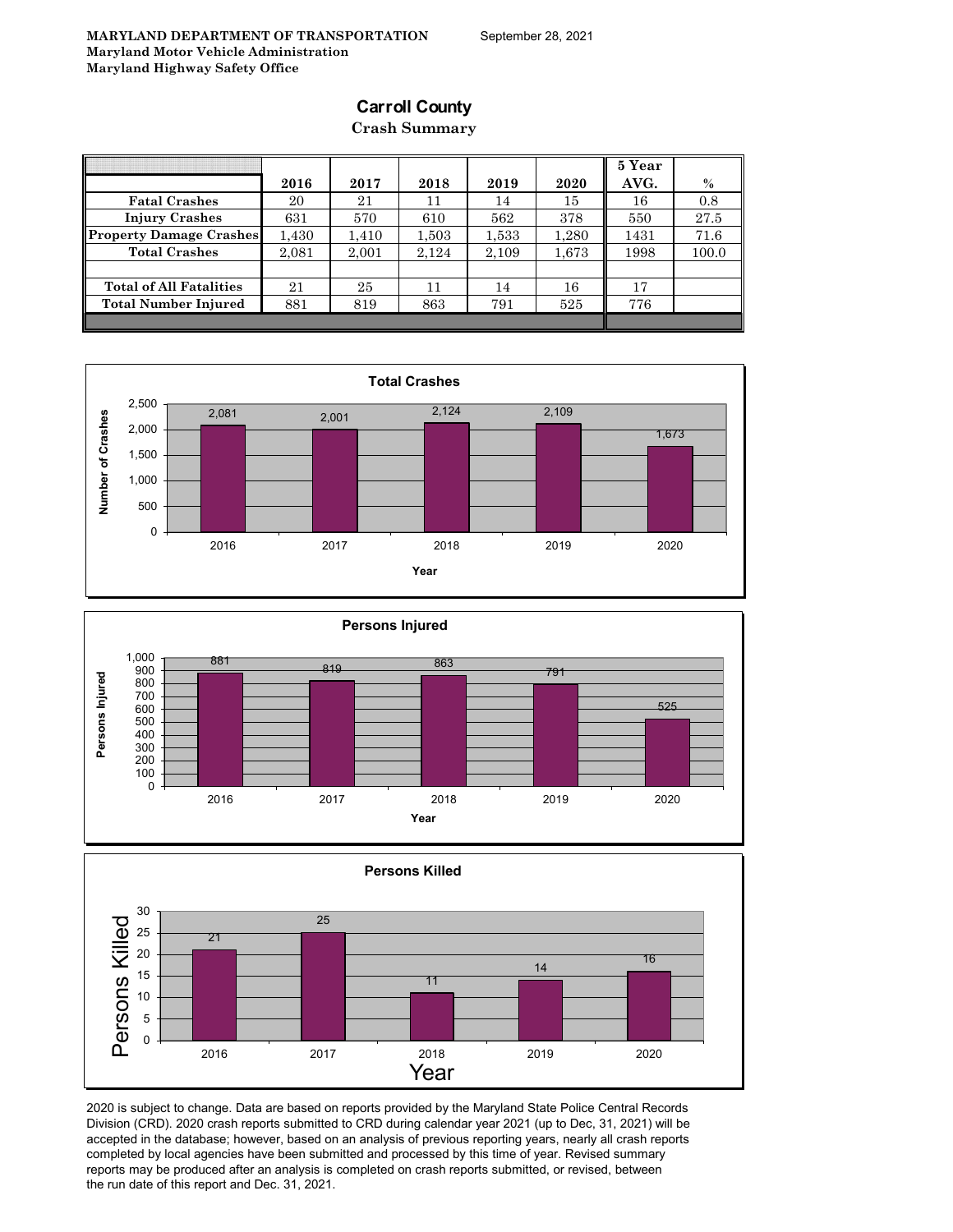|                        |                  |                  | Route Type       |                  |                  |                  |                 |
|------------------------|------------------|------------------|------------------|------------------|------------------|------------------|-----------------|
|                        |                  |                  |                  |                  |                  |                  |                 |
| <b>Route Type</b>      | 2016             | 2017             | 2018             | 2019             | 2020             | AVG.             | $\%$            |
| <b>IS</b>              | 21               | 10               | 24               | 21               | 15               | 18               | 0.9             |
| <b>US</b>              | $\overline{0}$   | $\overline{0}$   | $\overline{0}$   | $\overline{0}$   | $\Omega$         | $\overline{0}$   | 0.0             |
| MD                     | 1,165            | 1,143            | 1,217            | 1,241            | 960              | 1145             | $57.3\,$        |
| $\bf CO$               | 500              | 484              | 518              | 441              | 363              | 461              | 23.1            |
| MU                     | 164              | 157              | 185              | $218\,$          | 193              | 183              | 9.2             |
| GV                     | $\mathbf{0}$     | $\mathbf{0}$     | $\boldsymbol{0}$ | $\mathbf{0}$     | $\overline{0}$   | $\boldsymbol{0}$ | 0.0             |
| $\mathbf{SR}$          | $\mathbf{0}$     | $\mathbf{1}$     | $\boldsymbol{0}$ | $\mathbf{1}$     | $\mathbf{1}$     | $\mathbf{1}$     | 0.0             |
| <b>OP</b>              | $\sqrt{2}$       | $\sqrt{3}$       | $\boldsymbol{3}$ | $\sqrt{ }$       | $\sqrt{2}$       | $\boldsymbol{3}$ | $0.2\,$         |
| Balto. City CY         | $\mathbf{0}$     | $\boldsymbol{0}$ | $\boldsymbol{0}$ | $\overline{0}$   | $\mathbf{0}$     | $\boldsymbol{0}$ | 0.0             |
| <b>Parking Lots</b>    | 97               | 82               | 103              | 95               | 56               | 87               | 4.3             |
| Unknown                | 132              | 121              | $74\,$           | $85\,$           | 83               | 99               | $5.0\,$         |
| <b>Total Crashes</b>   | 2,081            | 2,001            | 2,124            | 2,109            | 1,673            | 1998             | 100.0           |
|                        |                  |                  |                  |                  |                  |                  |                 |
|                        |                  |                  |                  |                  |                  |                  |                 |
| <b>Route Type</b>      | 2016             | 2017             | 2018             | 2019             | 2020             | AVG.             | $\%$            |
| $\overline{\text{IS}}$ | 1                | $\sqrt{2}$       | $\overline{7}$   | 6                | $\boldsymbol{2}$ | 4                | 0.7             |
| <b>US</b>              | $\overline{0}$   | $\Omega$         | $\mathbf{0}$     | $\Omega$         | $\mathbf{0}$     | $\overline{0}$   | 0.0             |
| MD                     | 388              | 349              | 391              | 360              | 233              | 344              | $62.6\,$        |
| $\bf CO$               | 134              | 133              | 130              | 110              | 78               | 117              | 21.3            |
| MU                     | 48               | 43               | $55\,$           | $52\,$           | $37\,$           | 47               | $\!\!\!\!\!8.5$ |
| GV                     | $\mathbf{0}$     | $\mathbf{0}$     | $\boldsymbol{0}$ | $\mathbf{0}$     | $\boldsymbol{0}$ | $\boldsymbol{0}$ | 0.0             |
| $\mathbf{SR}$          | $\overline{0}$   | $\overline{0}$   | $\boldsymbol{0}$ | $\mathbf{1}$     | $\overline{0}$   | $\overline{0}$   | 0.0             |
| <b>OP</b>              | $\boldsymbol{0}$ | $1\,$            | $\boldsymbol{0}$ | $\mathbf{1}$     | $\mathbf{0}$     | $\boldsymbol{0}$ | 0.1             |
| Balto. City CY         | $\overline{0}$   | $\overline{0}$   | $\overline{0}$   | $\mathbf{0}$     | $\mathbf{0}$     | $\overline{0}$   | 0.0             |
| <b>Parking Lots</b>    | 20               | 13               | 16               | 13               | 11               | $15\,$           | $2.7\,$         |
| Unknown                | 40               | 29               | 11               | 19               | 17               | 23               | $4.2\,$         |
| <b>Injury Crashes</b>  | 631              | 570              | 610              | 562              | 378              | 550              | 100.0           |
|                        |                  |                  |                  |                  |                  |                  |                 |
|                        |                  |                  |                  |                  |                  |                  |                 |
| <b>Route Type</b>      | 2016             | 2017             | 2018             | 2019             | 2020             | AVG.             | $\%$            |
| <b>IS</b>              | $\boldsymbol{0}$ | $\boldsymbol{0}$ | $\boldsymbol{0}$ | $\boldsymbol{0}$ | $\,2$            | $\boldsymbol{0}$ | 2.5             |
| <b>US</b>              | $\overline{0}$   | $\mathbf{0}$     | $\overline{0}$   | $\overline{0}$   | $\mathbf{0}$     | $\overline{0}$   | 0.0             |
| MD                     | $16\,$           | $16\,$           | 11               | $11\,$           | $\boldsymbol{9}$ | $13\,$           | 77.8            |
| $\bf CO$               | $\overline{4}$   | $\overline{4}$   | $\boldsymbol{0}$ | $\overline{2}$   | $\overline{3}$   | $\,3$            | 16.0            |
| MU                     | $\overline{0}$   | $\overline{0}$   | $\boldsymbol{0}$ | $\mathbf{1}$     | $1\,$            | $\overline{0}$   | 2.5             |
| GV                     | $\boldsymbol{0}$ | $\boldsymbol{0}$ | $\boldsymbol{0}$ | $\boldsymbol{0}$ | $\boldsymbol{0}$ | $\boldsymbol{0}$ | 0.0             |
| $\mathbf{SR}$          | $\mathbf{0}$     | $\boldsymbol{0}$ | $\boldsymbol{0}$ | $\boldsymbol{0}$ | $\boldsymbol{0}$ | $\boldsymbol{0}$ | 0.0             |
| <b>OP</b>              | $\overline{0}$   | $\boldsymbol{0}$ | $\boldsymbol{0}$ | $\overline{0}$   | $\overline{0}$   | $\boldsymbol{0}$ | 0.0             |
| Balto. City CY         | $\boldsymbol{0}$ | $\boldsymbol{0}$ | $\boldsymbol{0}$ | $\overline{0}$   | $\boldsymbol{0}$ | $\boldsymbol{0}$ | 0.0             |
| <b>Parking Lots</b>    | $\boldsymbol{0}$ | $\overline{0}$   | $\boldsymbol{0}$ | $\overline{0}$   | $\overline{0}$   | $\overline{0}$   | 0.0             |
| Unknown                | $\overline{0}$   | $\mathbf{1}$     | $\boldsymbol{0}$ | $\overline{0}$   | $\overline{0}$   | $\boldsymbol{0}$ | $1.2\,$         |
| <b>Fatal Crashes</b>   | 20               | $21\,$           | 11               | 14               | $15\,$           | $16\,$           | 100.0           |

# **Carroll County**

**Route Type**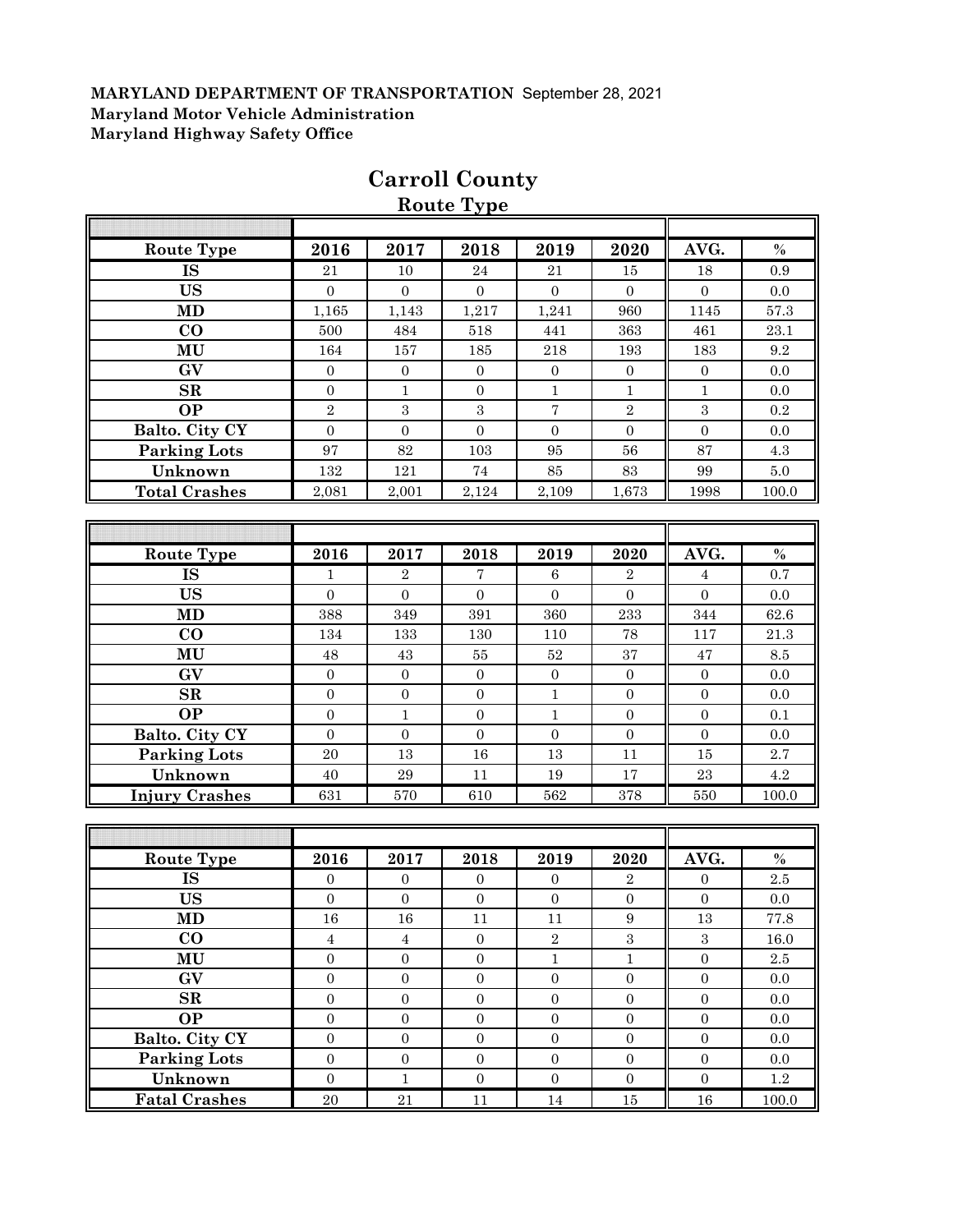#### **Carroll County**

|                       |                  |                        | County           |                       |                  |                  |               |
|-----------------------|------------------|------------------------|------------------|-----------------------|------------------|------------------|---------------|
|                       |                  |                        |                  |                       |                  |                  |               |
| County                | 2016             | 2017                   | 2018             | 2019                  | 2020             | AVG.             | $\frac{0}{0}$ |
| Allegany              | $\mathbf{0}$     | $\overline{0}$         | $\overline{0}$   | $\overline{0}$        | $\mathbf{0}$     | $\mathbf{0}$     | 0.0           |
| Anne Arundel          | $\boldsymbol{0}$ | $\boldsymbol{0}$       | $\boldsymbol{0}$ | 0                     | 0                | $\boldsymbol{0}$ | 0.0           |
| <b>Baltimore</b>      | $\boldsymbol{0}$ | $\Omega$               | $\boldsymbol{0}$ | $\overline{0}$        | $\boldsymbol{0}$ | $\boldsymbol{0}$ | 0.0           |
| Calvert               | $\theta$         | $\theta$               | $\overline{0}$   | $\theta$              | $\theta$         | $\overline{0}$   | 0.0           |
| Caroline              | $\overline{0}$   | $\overline{0}$         | $\overline{0}$   | $\overline{0}$        | $\overline{0}$   | $\overline{0}$   | 0.0           |
| Carroll               | 2.081            | $\overline{2}$<br>.001 | 2.124            | $\overline{2}$<br>109 | 673<br>1         | 1.998            | 100.0         |
| Cecil                 | 0                | 0                      | 0                | 0                     | 0                | 0                | 0.0           |
| Charles               | $\overline{0}$   | $\overline{0}$         | $\overline{0}$   | $\overline{0}$        | $\overline{0}$   | $\overline{0}$   | 0.0           |
| Dorchester            | $\mathbf{0}$     | $\mathbf{0}$           | $\mathbf{0}$     | $\mathbf{0}$          | 0                | $\boldsymbol{0}$ | 0.0           |
| Frederick             | $\mathbf{0}$     | $\boldsymbol{0}$       | $\overline{0}$   | $\mathbf{0}$          | $\mathbf{0}$     | $\boldsymbol{0}$ | 0.0           |
| Garrett               | $\overline{0}$   | $\mathbf{0}$           | $\overline{0}$   | $\overline{0}$        | $\mathbf{0}$     | $\boldsymbol{0}$ | 0.0           |
| Harford               | $\overline{0}$   | $\Omega$               | $\theta$         | $\overline{0}$        | $\theta$         | $\theta$         | 0.0           |
| Howard                | $\theta$         | $\theta$               | $\overline{0}$   | $\theta$              | $\theta$         | $\theta$         | 0.0           |
| Kent                  | $\overline{0}$   | $\overline{0}$         | $\overline{0}$   | $\overline{0}$        | $\overline{0}$   | $\overline{0}$   | 0.0           |
| Montgomery            | $\overline{0}$   | $\overline{0}$         | $\overline{0}$   | $\overline{0}$        | $\overline{0}$   | $\overline{0}$   | 0.0           |
| Prince George's       | $\overline{0}$   | $\mathbf{0}$           | $\overline{0}$   | $\overline{0}$        | $\mathbf{0}$     | $\overline{0}$   | 0.0           |
| Queen Anne's          | $\mathbf{0}$     | $\mathbf{0}$           | $\mathbf{0}$     | $\mathbf{0}$          | $\mathbf{0}$     | 0                | 0.0           |
| St. Mary's            | $\mathbf{0}$     | $\mathbf{0}$           | $\mathbf{0}$     | $\mathbf{0}$          | 0                | $\boldsymbol{0}$ | 0.0           |
| Somerset              | $\boldsymbol{0}$ | $\boldsymbol{0}$       | $\mathbf{0}$     | $\mathbf{0}$          | $\mathbf{0}$     | $\boldsymbol{0}$ | 0.0           |
| Talbot                | $\overline{0}$   | $\Omega$               | $\theta$         | $\theta$              | $\theta$         | $\theta$         | 0.0           |
| Washington            | $\overline{0}$   | $\theta$               | $\theta$         | $\overline{0}$        | $\theta$         | $\theta$         | 0.0           |
| Wicomico              | $\overline{0}$   | $\overline{0}$         | $\overline{0}$   | $\overline{0}$        | $\overline{0}$   | $\overline{0}$   | 0.0           |
| Worcester             | $\overline{0}$   | $\overline{0}$         | $\overline{0}$   | $\overline{0}$        | $\overline{0}$   | $\overline{0}$   | 0.0           |
| <b>Baltimore City</b> | $\overline{0}$   | $\overline{0}$         | $\overline{0}$   | $\overline{0}$        | $\overline{0}$   | $\overline{0}$   | 0.0           |
| <b>Total Crashes</b>  | 2,081            | 2.001                  | 2.124            | 2,109                 | 673<br>1         | 1,998            | 100.0         |
|                       |                  |                        |                  |                       |                  |                  |               |
|                       |                  |                        |                  |                       |                  |                  |               |
| County                | 2016             | 2017                   | 2018             | 2019                  | 2020             | AVG.             | $\frac{0}{2}$ |
|                       |                  |                        |                  |                       |                  |                  |               |
| Allegany              | $\boldsymbol{0}$ | $\mathbf{0}$           | $\bf{0}$         | 0                     | 0                | 0                | 0.0           |
| Anne Arundel          | $\overline{0}$   | $\overline{0}$         | $\overline{0}$   | $\overline{0}$        | $\overline{0}$   | $\boldsymbol{0}$ | 0.0           |
| <b>Baltimore</b>      | $\mathbf{0}$     | 0                      | 0                | 0                     | 0                | 0                | 0.0           |
| Calvert               | $\overline{0}$   | $\overline{0}$         | $\overline{0}$   | $\boldsymbol{0}$      | $\overline{0}$   | $\boldsymbol{0}$ | 0.0           |
| Caroline              | $\overline{0}$   | $\overline{0}$         | $\overline{0}$   | $\overline{0}$        | $\overline{0}$   | $\overline{0}$   | 0.0           |
| Carroll               | 631              | 570                    | 610              | 562                   | 378              | 550              | 100.0         |
| Cecil                 | $\mathbf{0}$     | $\mathbf{0}$           | $\overline{0}$   | $\overline{0}$        | $\overline{0}$   | $\overline{0}$   | 0.0           |
| <b>Charles</b>        | $\overline{0}$   | $\overline{0}$         | $\overline{0}$   | $\overline{0}$        | $\overline{0}$   | $\overline{0}$   | 0.0           |
| Dorchester            | $\mathbf{0}$     | $\mathbf{0}$           | $\overline{0}$   | $\overline{0}$        | $\mathbf{0}$     | 0                | 0.0           |
| Frederick             | $\mathbf{0}$     | $\mathbf{0}$           | $\mathbf{0}$     | $\overline{0}$        | $\mathbf{0}$     | $\boldsymbol{0}$ | 0.0           |
| Garrett               | $\mathbf{0}$     | $\boldsymbol{0}$       | $\mathbf{0}$     | $\mathbf{0}$          | $\mathbf{0}$     | $\boldsymbol{0}$ | 0.0           |
| Harford               | $\mathbf{0}$     | $\mathbf{0}$           | $\mathbf{0}$     | $\mathbf{0}$          | $\mathbf{0}$     | 0                | 0.0           |
| Howard                | $\overline{0}$   | $\overline{0}$         | $\overline{0}$   | $\overline{0}$        | $\overline{0}$   | $\mathbf{0}$     | 0.0           |
| Kent                  | $\overline{0}$   | $\overline{0}$         | $\overline{0}$   | $\overline{0}$        | $\overline{0}$   | $\overline{0}$   | 0.0           |
| Montgomery            | $\overline{0}$   | $\overline{0}$         | $\overline{0}$   | $\overline{0}$        | $\overline{0}$   | $\overline{0}$   | 0.0           |
| Prince George's       | $\overline{0}$   | $\overline{0}$         | $\overline{0}$   | $\overline{0}$        | $\overline{0}$   | $\overline{0}$   | 0.0           |
| Queen Anne's          | $\overline{0}$   | $\overline{0}$         | $\overline{0}$   | $\overline{0}$        | $\overline{0}$   | $\overline{0}$   | 0.0           |
| St. Mary's            | $\boldsymbol{0}$ | $\mathbf{0}$           | $\overline{0}$   | $\mathbf{0}$          | $\mathbf{0}$     | $\boldsymbol{0}$ | 0.0           |
| Somerset              | $\mathbf{0}$     | $\boldsymbol{0}$       | $\mathbf{0}$     | 0                     | 0                | 0                | 0.0           |
| Talbot                | $\overline{0}$   | $\overline{0}$         | $\overline{0}$   | $\overline{0}$        | $\mathbf{0}$     | $\overline{0}$   | 0.0           |
| Washington            | $\overline{0}$   | $\overline{0}$         | $\overline{0}$   | $\boldsymbol{0}$      | $\overline{0}$   | $\overline{0}$   | 0.0           |
| Wicomico              | $\overline{0}$   | $\overline{0}$         | $\overline{0}$   | $\overline{0}$        | $\overline{0}$   | $\overline{0}$   | 0.0           |
| Worcester             | $\overline{0}$   | $\overline{0}$         | $\overline{0}$   | $\overline{0}$        | $\overline{0}$   | $\overline{0}$   | 0.0           |
| <b>Baltimore City</b> | $\overline{0}$   | $\theta$               | $\theta$         | $\overline{0}$        | $\theta$         | $\overline{0}$   | 0.0           |
| <b>Injury Crashes</b> | 631              | 570                    | 610              | 562                   | 378              | 550              | 100.0         |
|                       |                  |                        |                  |                       |                  |                  |               |
|                       |                  |                        |                  |                       |                  |                  |               |
| County                | 2016             | 2017                   | 2018             | 2019                  | 2020             | AVG.             | $\frac{0}{0}$ |
| Allegany              | $\boldsymbol{0}$ | $\boldsymbol{0}$       | $\mathbf{0}$     | $\mathbf{0}$          | $\mathbf{0}$     | $\boldsymbol{0}$ | 0.0           |

| county                | 40 I O         | 40 L I         | 40 I O         | 40 I J         | 4040           | AVU.           | 70    |
|-----------------------|----------------|----------------|----------------|----------------|----------------|----------------|-------|
| Allegany              | $\Omega$       | $\Omega$       | $\Omega$       | $\Omega$       | $\Omega$       | $\Omega$       | 0.0   |
| Anne Arundel          | $\theta$       | $\theta$       | $\theta$       | $\theta$       | $\theta$       | $\mathbf{0}$   | 0.0   |
| <b>Baltimore</b>      | $\Omega$       | $\Omega$       | $\Omega$       | $\Omega$       | $\Omega$       | $\Omega$       | 0.0   |
| Calvert               | $\Omega$       | $\Omega$       | $\theta$       | $\Omega$       | $\Omega$       | $\overline{0}$ | 0.0   |
| Caroline              | $\theta$       | $\theta$       | $\theta$       | $\theta$       | $\Omega$       | $\overline{0}$ | 0.0   |
| Carroll               | 20             | 21             | 11             | 14             | 15             | 16             | 100.0 |
| Cecil                 | $\mathbf{0}$   | $\mathbf{0}$   | $\overline{0}$ | $\mathbf{0}$   | $\mathbf{0}$   | $\mathbf{0}$   | 0.0   |
| <b>Charles</b>        | $\overline{0}$ | $\theta$       | $\theta$       | $\Omega$       | $\Omega$       | $\overline{0}$ | 0.0   |
| Dorchester            | $\overline{0}$ | $\theta$       | $\theta$       | $\Omega$       | $\overline{0}$ | $\overline{0}$ | 0.0   |
| Frederick             | $\theta$       | $\theta$       | $\theta$       | $\theta$       | $\theta$       | $\overline{0}$ | 0.0   |
| Garrett               | $\overline{0}$ | $\overline{0}$ | $\overline{0}$ | $\overline{0}$ | $\overline{0}$ | $\overline{0}$ | 0.0   |
| Harford               | $\Omega$       | $\theta$       | $\theta$       | $\Omega$       | $\theta$       | $\theta$       | 0.0   |
| Howard                | $\theta$       | $\Omega$       | $\theta$       | $\Omega$       | $\theta$       | $\overline{0}$ | 0.0   |
| Kent                  | $\overline{0}$ | $\overline{0}$ | $\theta$       | $\overline{0}$ | $\overline{0}$ | $\overline{0}$ | 0.0   |
| Montgomery            | $\theta$       | $\theta$       | $\theta$       | $\theta$       | $\theta$       | $\overline{0}$ | 0.0   |
| Prince George's       | $\overline{0}$ | $\Omega$       | $\theta$       | $\Omega$       | $\overline{0}$ | $\overline{0}$ | 0.0   |
| Queen Anne's          | $\overline{0}$ | $\Omega$       | $\theta$       | $\Omega$       | $\theta$       | $\overline{0}$ | 0.0   |
| St. Mary's            | $\overline{0}$ | $\overline{0}$ | $\overline{0}$ | $\overline{0}$ | $\overline{0}$ | $\overline{0}$ | 0.0   |
| Somerset              | $\overline{0}$ | $\theta$       | $\theta$       | $\Omega$       | $\theta$       | $\overline{0}$ | 0.0   |
| Talbot                | $\overline{0}$ | $\Omega$       | $\Omega$       | $\Omega$       | $\overline{0}$ | $\overline{0}$ | 0.0   |
| Washington            | $\theta$       | $\theta$       | $\theta$       | $\theta$       | $\theta$       | $\overline{0}$ | 0.0   |
| Wicomico              | $\Omega$       | $\Omega$       | $\theta$       | $\Omega$       | $\theta$       | $\overline{0}$ | 0.0   |
| Worcester             | $\overline{0}$ | $\overline{0}$ | $\overline{0}$ | $\overline{0}$ | $\overline{0}$ | $\overline{0}$ | 0.0   |
| <b>Baltimore City</b> | $\overline{0}$ | $\overline{0}$ | $\overline{0}$ | $\overline{0}$ | $\overline{0}$ | $\mathbf{0}$   | 0.0   |
| <b>Fatal Crashes</b>  | 20             | 21             | 11             | 14             | 15             | 16             | 100.0 |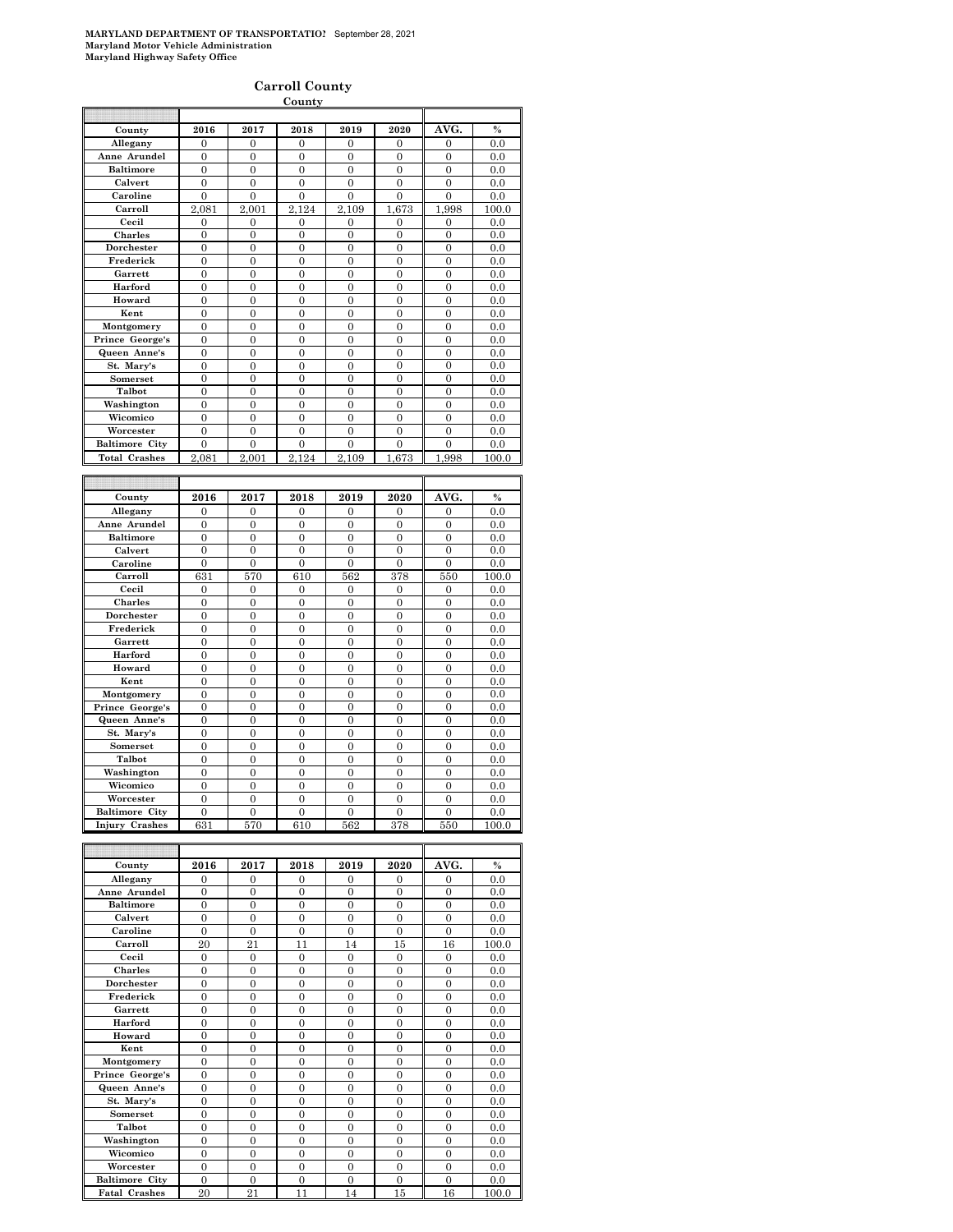| Month                 | 2016             | 2017             | 2018             | 2019             | 2020             | AVG.             | $\%$  |
|-----------------------|------------------|------------------|------------------|------------------|------------------|------------------|-------|
| January               | 167              | 159              | 202              | 178              | 181              | 177              | 8.9   |
| February              | 148              | 121              | 166              | 163              | 146              | 149              | 7.4   |
| March                 | 177              | 178              | 166              | 153              | 120              | 159              | 7.9   |
| April                 | 168              | 167              | 159              | 154              | 69               | 143              | 7.2   |
| May                   | 178              | 172              | 178              | 171              | 89               | 158              | 7.9   |
| June                  | 168              | 168              | 174              | 183              | 127              | 164              | 8.2   |
| July                  | 151              | 164              | 150              | 163              | 144              | 154              | 7.7   |
| August                | 158              | 163              | 156              | 153              | 124              | 151              | 7.5   |
| September             | 169              | 173              | 161              | 182              | 151              | 167              | 8.4   |
| October               | 180              | 187              | 198              | 206              | 162              | 187              | 9.3   |
| November              | 221              | 174              | 198              | 199              | 175              | 193              | 9.7   |
| December              | 196              | 175              | $216\,$          | 204              | 185              | 195              | 9.8   |
| Unknown               | $\overline{0}$   | $\overline{0}$   | $\boldsymbol{0}$ | $\boldsymbol{0}$ | $\boldsymbol{0}$ | $\boldsymbol{0}$ | 0.0   |
| <b>Total Crashes</b>  | 2,081            | 2,001            | 2,124            | 2,109            | 1,673            | 1,998            | 100.0 |
|                       |                  |                  |                  |                  |                  |                  |       |
|                       |                  |                  |                  |                  |                  |                  |       |
| Month                 | 2016             | 2017             | 2018             | 2019             | 2020             | AVG.             | $\%$  |
| January               | 49               | 38               | 53               | 46               | 48               | 47               | 8.5   |
| February              | 38               | 41               | 49               | 27               | 36               | 38               | 6.9   |
| March                 | 43               | 47               | 48               | 39               | 34               | 42               | 7.7   |
| April                 | 52               | 50               | 55               | 46               | 25               | 46               | 8.3   |
| May                   | 51               | 44               | 56               | 51               | $\bf{28}$        | 46               | 8.4   |
| June                  | 47               | 46               | $53\,$           | 45               | 33               | 45               | 8.1   |
| July                  | 61               | 54               | 39               | $\bf 59$         | 29               | 48               | 8.8   |
| August                | 54               | 48               | $45\,$           | 40               | 26               | 43               | 7.7   |
| September             | 59               | 56               | 56               | 55               | ${\bf 28}$       | 51               | 9.2   |
| October               | 52               | 50               | 57               | 59               | 30               | 50               | 9.0   |
| November              | 68               | 52               | 49               | 36               | 29               | 47               | 8.5   |
| December              | 57               | $\rm 44$         | $50\,$           | 59               | 32               | 48               | 8.8   |
| Unknown               | $\overline{0}$   | $\overline{0}$   | $\boldsymbol{0}$ | $\overline{0}$   | $\overline{0}$   | $\overline{0}$   | 0.0   |
| <b>Injury Crashes</b> | 631              | 570              | 610              | 562              | 378              | 550              | 100.0 |
|                       |                  |                  |                  |                  |                  |                  |       |
|                       |                  |                  |                  |                  |                  |                  |       |
| Month                 | 2016             | 2017             | 2018             | 2019             | 2020             | AVG.             | $\%$  |
| January               | $\mathbf{1}$     | $\mathbf{1}$     | $\overline{0}$   | 1                | $\overline{2}$   | 1                | 6.2   |
| February              | 3                | $\mathbf{1}$     | $\overline{0}$   | $\overline{4}$   | $\mathbf{1}$     | $\overline{2}$   | 11.1  |
| March                 | $\boldsymbol{0}$ | $\sqrt{3}$       | $\mathbf{1}$     | $\mathbf{1}$     | $\boldsymbol{0}$ | $\mathbf{1}$     | 6.2   |
| April                 | $\overline{2}$   | $\overline{4}$   | $\mathbf{1}$     | $\mathbf{1}$     | $\mathbf{1}$     | $\overline{2}$   | 11.1  |
| May                   | $\mathbf{1}$     | $\boldsymbol{0}$ | $\overline{2}$   | $\boldsymbol{0}$ | $\boldsymbol{0}$ | $\mathbf{1}$     | 3.7   |
| June                  | $\mathbf{1}$     | 3                | $\mathbf{1}$     | $\mathbf{1}$     | $\overline{2}$   | $\overline{2}$   | 9.9   |
| July                  | $\mathbf{1}$     | $\overline{3}$   | $\mathbf{1}$     | $\overline{2}$   | $\mathbf{1}$     | $\overline{2}$   | 9.9   |
| August                | $\overline{4}$   | $\boldsymbol{0}$ | $\mathbf{1}$     | $\mathbf{1}$     | $\mathbf{1}$     | $\mathbf{1}$     | 8.6   |
| September             | $\boldsymbol{0}$ | $\mathbf{1}$     | $\mathbf{1}$     | $\mathbf{1}$     | 3                | $\mathbf{1}$     | 7.4   |
| October               | $\overline{2}$   | $\overline{3}$   | $\overline{2}$   | $\mathbf{0}$     | $\overline{2}$   | $\overline{2}$   | 11.1  |
| November              | $\mathbf{1}$     | $\mathbf{1}$     | $\boldsymbol{0}$ | $\overline{2}$   | $\overline{0}$   | $\mathbf{1}$     | 4.9   |
| December              | $\overline{4}$   | $\mathbf{1}$     | $\mathbf{1}$     | $\overline{0}$   | $\sqrt{2}$       | $\overline{2}$   | 9.9   |
| Unknown               | $\overline{0}$   | $\boldsymbol{0}$ | $\boldsymbol{0}$ | $\boldsymbol{0}$ | $\boldsymbol{0}$ | $\overline{0}$   | 0.0   |
| <b>Fatal Crashes</b>  | 20               | 21               | 11               | 14               | 15               | 16               | 100.0 |

# **Carroll County Month**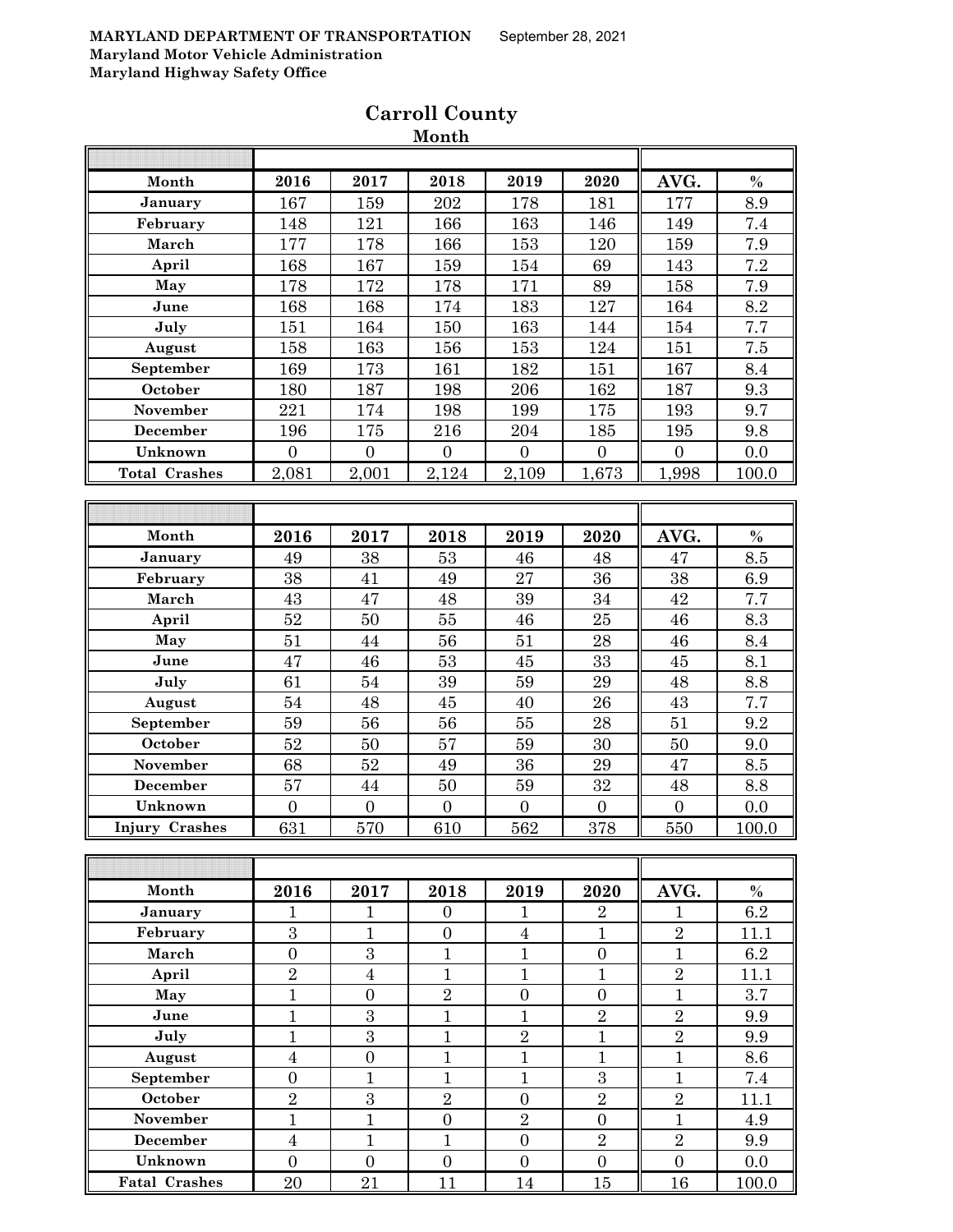September 28, 2021

# **Day of Week Day of Week 2016 2017 2018 2019 2020 AVG. % Monday | 342 | 266 | 325 | 303 | 241 || 295 | 14.8 Tuesday** 330 324 322 322 246 309 15.5 **Wednesday** 299 321 340 324 269 311 35.5 **Thursday** 311 294 303 305 275 298 14.9 **Friday | 344 | 339 | 334 | 368 | 281 || 333 | 16.7 Saturday** 270 274 257 263 200 253 12.7 **Sunday | 185 | 183 | 243 | 224 | 161 || 199 | 10.0 Unknown** 0 0 0 0 0 0 0.0 **Total Crashes** 2,081 2,001 2,124 2,109 1,673 1,998 100.0 **Day of Week 2016 2017 2018 2019 2020 AVG. % Monday | 109 | 75 | 88 | 69 | 62 || 81 | 14.6** Tuesday | 105 | 85 | 88 | 85 | 61 || 85 | 15.4 **Wednesday | 93 | 94 | 100 | 86 | 48 || 84 | 15.3 Thursday | 76 | 79 | 87 | 82 | 65 || 78 | 14.1 Friday | 95 | 91 | 79 | 101 | 49 || 83 | 15.1 Saturday | 84 | 90 | 88 | 78 | 47 || 77 | 14.1 Sunday | 69 | 56 | 80 | 61 | 46 || 62 | 11.3 Unknown** 0 0 0 0 0 0 0.0 **Injury Crashes** 631 570 610 562 378 550 100.0 **Day of Week 2016 2017 2018 2019 2020 AVG. % Monday | 2 | 4 | 1 | 2 | 5 || 3 | 17.3 Tuesday | 2 | 7 | 1 | 1 | 1 | 2 | 1**4.8 **Wednesday** 3 3 2 1 1 1 2 2 2 11.1 **Thursday** 1 1 1 0 2 1 6.2 **Friday | 5 | 2 | 4 | 7 | 1 | 4 | 23.5 Saturday 6 6 2 1 2 2 2 3 16.0 Sunday** 1 3 3 2 1 2 2 2 1 2 **Unknown 0 0 0 0 0 0 0 0 0 0 Fatal Crashes** 20 21 11 14 15 15 16 100.0

# **Carroll County**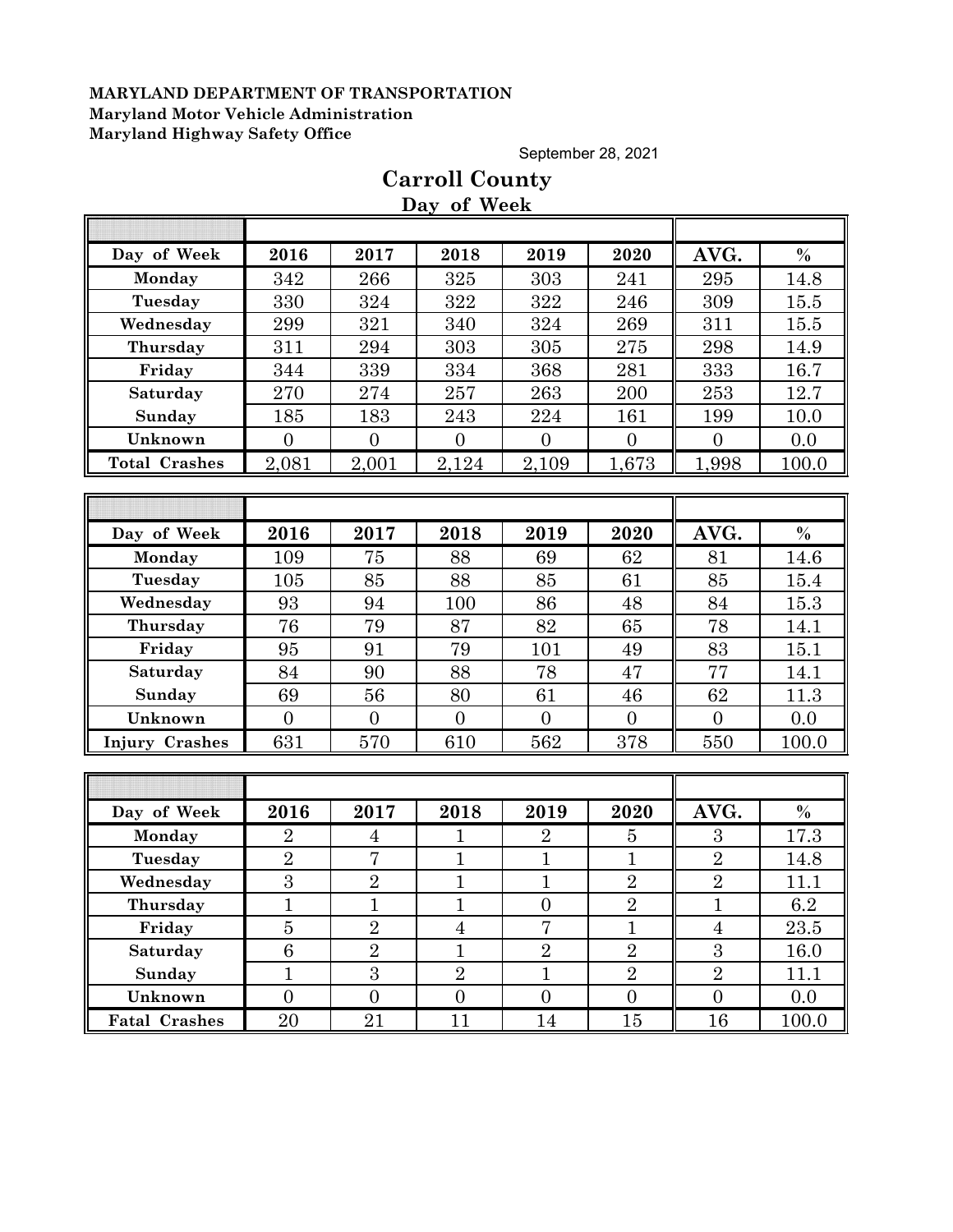### **Carroll County Time of Day**

| Time of Day                          | 2016           | 2017              | 2018           | 2019           | 2020           | AVG.           | $\%$          |
|--------------------------------------|----------------|-------------------|----------------|----------------|----------------|----------------|---------------|
| 12:00 Midnight                       | 35             | 59                | 43             | 39             | 31             | 41             | 2.1           |
| 1:00                                 | 44             | 33                | 37             | 32             | 14             | 32             | 1.6           |
| 2:00                                 | 32             | 29                | 26             | 19             | 21             | 25             | 1.3           |
| 3:00                                 | 20             | 21                | 22             | 20             | 10             | 19             | 0.9           |
| 4:00                                 | 19             | 16                | 24             | 22             | 13             | 19             | 0.9           |
| 5:00                                 | 44             | 42                | 47             | 48             | 36             | 43             | 2.2           |
| 6:00                                 | 61             | 75                | 73             | 78             | 68             | 71             | 3.6           |
| 7:00                                 | 124            | 115               | 110            | 115            | 76             | 108            | 5.4           |
| 8:00                                 | 102            | 86                | 104            | 91             | 73             | 91             | 4.6           |
| 9:00                                 | 85             | 89                | 86             | 101            | 84             | 89             | 4.5           |
| 10:00                                | 85             | 79                | 94             | 102            | 63             | 85             | 4.2           |
| 11:00                                | 110            | 93                | 117            | 116            | 89             | 105            | 5.3           |
| 12:00 Noon                           | 123            | 125               | 120            | 122            | 94             | 117            | 5.8           |
| 1:00                                 | 126            | 109               | 102            | 116            | 99             | 110            | 5.5           |
| 2:00                                 | 122            | 121               | 139            | 136            | 96             | 123            | 6.1           |
| 3:00                                 | 145            | 157               | 163            | 172            | 144            | 156            | 7.8           |
| 4:00                                 | 161            | 165               | 168            | 158            | 148            | 160            | 8.0           |
| 5:00                                 | 157            | 153               | 170            | 173            | 118            | 154            | 7.7           |
| 6:00                                 | 152            | 105               | 142            | 119            | 115            | 127            | 6.3           |
| 7:00                                 | 97             | 89                | 79             | 88             | 80             | 87             | 4.3           |
| 8:00                                 | 75             | 70                | 77             | 74             | 65             | 72             | 3.6           |
| 9:00                                 | 57             | 70                | 77             | 56             | 42             | 60             | 3.0           |
| 10:00                                | 56             | 51                | 56             | 51             | 50             | 53             | 2.6           |
| 11:00                                | 49             | 49                | 48             | 61             | 44             | 50             | 2.5           |
| Unknown                              | $\mathbf{0}$   | $\overline{0}$    | $\overline{0}$ | $\overline{0}$ | $\mathbf{0}$   | $\mathbf{0}$   | 0.0           |
| <b>Total Crashes</b>                 | 2,081          | 2,001             | 2,124          | 2,109          | 1,673          | 1,998          | 100.0         |
|                                      |                |                   |                |                |                |                |               |
|                                      |                |                   |                |                |                |                |               |
| Time of Day                          | 2016           | 2017              | 2018           | 2019           | 2020           | AVG.           | $\frac{9}{6}$ |
| 12:00 Midnight                       | 10             | 17                | 11             | 10             | 3              | 10             | 1.9           |
| 1:00                                 | 13             | $\scriptstyle{7}$ | $\,6$          | 6              | 3              | 7              | 1.3           |
| 2:00                                 | $\bf 5$        | $\overline{2}$    | $\overline{5}$ | 3              | $\bf 5$        | $\overline{4}$ | 0.7           |
| 3:00                                 | $\overline{4}$ | $\overline{7}$    | $\overline{2}$ | $\mathbf{1}$   | $\mathbf{1}$   | 3              | 0.5           |
| 4:00                                 | 6              | $\mathbf{1}$      | 10             | 3              | $\overline{4}$ | 5              | 0.9           |
| 5:00                                 | 9              | 16                | 13             | 12             | 8              | 12             | 2.1           |
| 6:00                                 | 18             | 20                | 14             | 19             | 10             | 16             | 2.9           |
| 7:00                                 | 36             | 36                | 25             | 32             | 13             | 28             | 5.2           |
| 8:00                                 | 30             | 17                | 27             | 23             | 16             | 23             | 4.1           |
| 9:00                                 | 27             | 31                | 25             | 30             | 23             | 27             | 4.9           |
| 10:00                                | 26             | 28                | 30             | 28             | 10             | 24             | 4.4           |
| 11:00                                | 37             | 24                | 35             | 36             | 26             | 32             | 5.7           |
| 12:00 Noon                           | 37             | 38                | 42             | 31             | 20             | 34             | 6.1           |
| 1:00                                 | 45             | 38                | 33             | 23             | $^{22}$        | 32             | 5.9           |
| 2:00                                 | 38             | 36                | 48             | 40             | 20             | 36             | 6.6           |
| 3:00                                 | 49             | 36                | 58             | 55             | 38             | 47             | 8.6           |
| 4:00                                 | 47             | 47                | 57             | 47             | 39             | 47             | 8.6           |
| 5:00                                 | 43             | 59                | 45             | 48             | 28             | 45             | 8.1           |
| 6:00                                 | 47             | 30                | 37             | 34             | 23             | 34             | 6.2           |
| 7:00                                 | 35             | 21                | 22             | 24             | 19             | 24             | 4.4           |
| 8:00                                 | 18             | 22                | 24             | 15             | 23             | 20             | 3.7           |
| 9:00                                 | 19             | 23                | 16             | $15\,$         | 9              | 16             | 3.0           |
| 10:00                                | 18             | $\,$ 8 $\,$       | 17             | 13             | $\,6$          | 12             | 2.3           |
| 11:00                                | 14             | $\,6$             | 8              | 14             | 9              | 10             | 1.9           |
| Unknown                              | $\mathbf{0}$   | $\overline{0}$    | $\mathbf{0}$   | $\mathbf{0}$   | $\overline{0}$ | $\mathbf{0}$   | 0.0           |
| <b>Injury Crashes</b>                | 631            | 570               | 610            | 562            | 378            | 550            | 100.0         |
|                                      |                |                   |                |                |                |                |               |
|                                      |                |                   |                |                |                |                |               |
| <b>Time of Day</b><br>12:00 Midnight | 2016           | 2017              | 2018           | 2019           | 2020           | AVG.           | $\%$<br>6.2   |
|                                      | 3              | ı                 | $\Omega$       | $\Omega$       |                | 1              |               |

| Time of Day          | 40 I O         | 40 L I         | 40 I O           | 40 L J       | 4040           | Avv.         | 70      |
|----------------------|----------------|----------------|------------------|--------------|----------------|--------------|---------|
| 12:00 Midnight       | 3              | $\mathbf{1}$   | $\mathbf{0}$     | $\Omega$     | $\mathbf{1}$   | $\mathbf{1}$ | 6.2     |
| 1:00                 | $\mathbf{0}$   | $\mathbf{0}$   | $\mathbf{0}$     | $\mathbf{1}$ | $\mathbf{0}$   | $\mathbf{0}$ | 1.2     |
| 2:00                 | $\mathbf{1}$   | $\mathbf{0}$   | $\mathbf{0}$     | $\mathbf{0}$ | $\mathbf{0}$   | $\mathbf{0}$ | 1.2     |
| 3:00                 | $\mathbf{1}$   | $\mathbf{0}$   | $\mathbf{0}$     | $\mathbf{1}$ | $\mathbf{1}$   | $\mathbf{1}$ | 3.7     |
| 4:00                 | $\mathbf{1}$   | $\mathbf{0}$   | $\mathbf{0}$     | $\mathbf{2}$ | $\mathbf{1}$   | $\mathbf{1}$ | 4.9     |
| 5:00                 | $\mathbf{1}$   | $\mathbf{1}$   | $\mathbf{0}$     | $\mathbf{0}$ | $\mathbf{0}$   | $\mathbf{0}$ | $2.5\,$ |
| 6:00                 | $\mathbf{0}$   | $\mathbf{1}$   | $\mathbf{0}$     | $\mathbf{1}$ | 3              | $\mathbf{1}$ | 6.2     |
| 7:00                 | $\mathbf{0}$   | $\mathbf{0}$   | $\overline{2}$   | $\mathbf{0}$ | $\mathbf{0}$   | $\mathbf{0}$ | 2.5     |
| 8:00                 | $\mathbf{1}$   | $\mathbf{0}$   | $\mathbf{1}$     | $\mathbf{0}$ | $\mathbf{0}$   | $\mathbf{0}$ | 2.5     |
| 9:00                 | $\mathbf{0}$   | $\mathbf{0}$   | $\mathbf{1}$     | $\mathbf{0}$ | $\mathbf{0}$   | $\mathbf{0}$ | 1.2     |
| 10:00                | $\overline{2}$ | $\mathbf{1}$   | $\mathbf{0}$     | $\mathbf{0}$ | $\mathbf{0}$   | $\mathbf{1}$ | 3.7     |
| 11:00                | $\overline{2}$ | $\mathbf{1}$   | $\mathbf{1}$     | $\mathbf{1}$ | $\mathbf{0}$   | $\,1$        | 6.2     |
| 12:00 Noon           | $\mathbf{0}$   | $\overline{2}$ | $\mathbf{0}$     | $\mathbf{0}$ | $\mathbf{0}$   | $\mathbf{0}$ | 2.5     |
| 1:00                 | $\overline{2}$ | $\overline{2}$ | $\mathbf{0}$     | $\mathbf{1}$ | $\mathbf{0}$   | $\mathbf{1}$ | 6.2     |
| 2:00                 | $\mathbf{1}$   | 3              | $\mathbf{1}$     | $\,1$        | $\mathbf{0}$   | $\mathbf{1}$ | 7.4     |
| 3:00                 | $\mathbf{1}$   | $\mathbf{1}$   | $\mathbf{1}$     | $\mathbf{1}$ | $\mathbf{1}$   | $\mathbf{1}$ | 6.2     |
| 4:00                 | $\mathbf{1}$   | $\overline{2}$ | $\mathbf{0}$     | $\mathbf{1}$ | $\mathbf{0}$   | $\mathbf{1}$ | 4.9     |
| 5:00                 | $\mathbf{0}$   | $\mathbf{1}$   | $\mathbf{0}$     | $\mathbf{0}$ | $\overline{2}$ | 1            | 3.7     |
| 6:00                 | $\overline{2}$ | $\mathbf{1}$   | $\overline{2}$   | $\mathbf{1}$ | $\mathbf{1}$   | $\mathbf{1}$ | 8.6     |
| 7:00                 | $\mathbf{0}$   | $\mathbf{1}$   | 1                | $\mathbf{1}$ | $\overline{2}$ | $\mathbf{1}$ | 6.2     |
| 8:00                 | $\mathbf{0}$   | $\mathbf{1}$   | $\boldsymbol{0}$ | $\mathbf{1}$ | $\mathbf{1}$   | 1            | 3.7     |
| 9:00                 | $\mathbf{1}$   | $\mathbf{1}$   | 1                | $\mathbf{1}$ | $\mathbf{0}$   | $\mathbf{1}$ | 4.9     |
| 10:00                | $\mathbf{0}$   | $\mathbf{0}$   | $\mathbf{0}$     | $\mathbf{0}$ | $\mathbf{1}$   | $\mathbf{0}$ | 1.2     |
| 11:00                | $\mathbf{0}$   | $\mathbf{1}$   | $\mathbf{0}$     | $\mathbf{0}$ | $\mathbf{1}$   | $\mathbf{0}$ | 2.5     |
| Unknown              | $\Omega$       | $\Omega$       | $\mathbf{0}$     | $\Omega$     | $\mathbf{0}$   | $\mathbf{0}$ | 0.0     |
| <b>Fatal Crashes</b> | 20             | 21             | 11               | 14           | $15\,$         | 16           | 100.0   |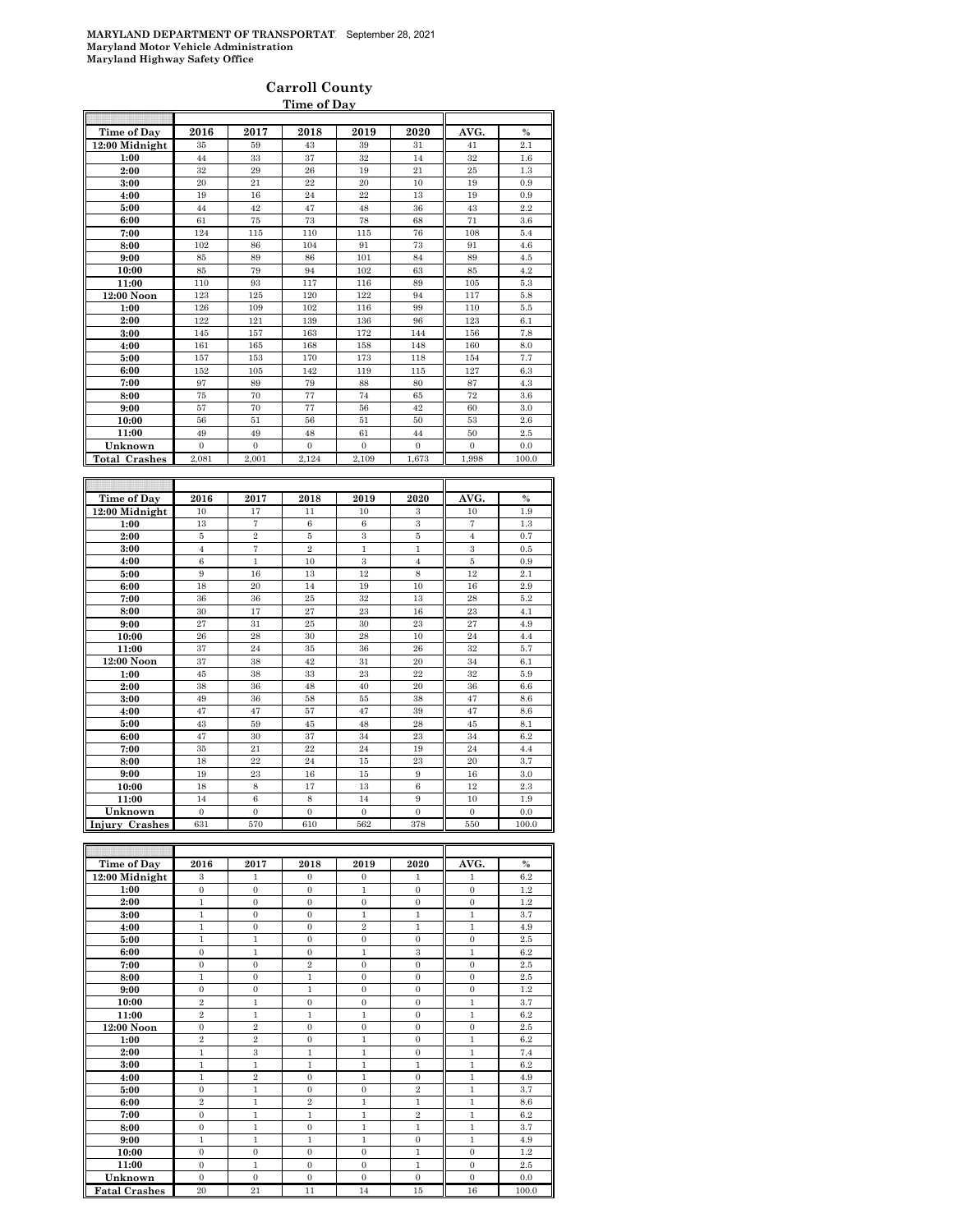### **Carroll County Driver Age**

| Driver Age           | 2016  | 2017           | 2018  | 2019  | 2020  | AVG.  | $\%$  |
|----------------------|-------|----------------|-------|-------|-------|-------|-------|
| 15 and Under         | 6     | $\overline{2}$ | 5     | 6     | 9     | 6     | 0.2   |
| 16                   | 54    | 50             | 50    | 49    | 24    | 45    | 1.3   |
| 17                   | 124   | 126            | 116   | 82    | 54    | 100   | 2.9   |
| 18                   | 106   | 115            | 87    | 101   | 75    | 97    | 2.8   |
| 19                   | 91    | 88             | 103   | 92    | 69    | 89    | 2.6   |
| 20                   | 108   | 79             | 75    | 86    | 76    | 85    | 2.5   |
| $21 - 24$            | 356   | 290            | 330   | 332   | 239   | 309   | 8.9   |
| $25 - 29$            | 388   | 374            | 415   | 393   | 292   | 372   | 10.8  |
| $30 - 34$            | 326   | 295            | 333   | 340   | 279   | 315   | 9.1   |
| $35 - 39$            | 264   | 238            | 297   | 279   | 204   | 256   | 7.4   |
| $40 - 44$            | 220   | 235            | 241   | 225   | 179   | 220   | 6.4   |
| $45 - 49$            | 276   | 294            | 268   | 234   | 188   | 252   | 7.3   |
| $50 - 54$            | 267   | 269            | 257   | 248   | 205   | 249   | 7.2   |
| $55 - 59$            | 244   | 238            | 268   | 262   | 194   | 241   | 7.0   |
| $60 - 64$            | 198   | 196            | 199   | 211   | 174   | 196   | 5.7   |
| $65 - 69$            | 144   | 135            | 123   | 133   | 135   | 134   | 3.9   |
| $70 - 79$            | 134   | 175            | 174   | 200   | 128   | 162   | 4.7   |
| $80 +$               | 76    | 81             | 93    | 87    | 60    | 79    | 2.3   |
| Unknown              | 229   | 243            | 293   | 276   | 214   | 251   | 7.3   |
| <b>Total Drivers</b> | 3,611 | 3,523          | 3,727 | 3,636 | 2,798 | 3,459 | 100.0 |
|                      |       |                |       |       |       |       |       |

| Driver Age             | 2016           | 2017           | 2018     | 2019 | 2020           | AVG.           | $\%$  |
|------------------------|----------------|----------------|----------|------|----------------|----------------|-------|
| 15 and Under           | 3              | $\overline{2}$ | $\Omega$ | 4    | 3              | $\overline{2}$ | 0.4   |
| 16                     | $\overline{5}$ | 8              | 5        | 10   | 5              | $\overline{7}$ | 1.2   |
| 17                     | 20             | 16             | 18       | 12   | $\overline{4}$ | 14             | 2.5   |
| 18                     | 14             | 16             | 10       | 11   | 7              | 12             | 2.0   |
| 19                     | 15             | 14             | 19       | 17   | $\overline{4}$ | 14             | 2.4   |
| 20                     | 23             | 5              | 9        | 18   | 9              | 13             | 2.3   |
| $21 - 24$              | 49             | 50             | 59       | 58   | 25             | 48             | 8.5   |
| $25 - 29$              | 83             | 60             | 69       | 54   | 39             | 61             | 10.8  |
| $30 - 34$              | 57             | 59             | 55       | 51   | 47             | 54             | 9.5   |
| $35 -$<br>39           | 44             | 43             | 50       | 42   | 32             | 42             | 7.5   |
| $40 - 44$              | 38             | 41             | 45       | 21   | 22             | 33             | 5.9   |
| $45 - 49$              | 55             | 49             | 55       | 47   | 24             | 46             | 8.1   |
| $50 - 54$              | 52             | 52             | 35       | 53   | 32             | 45             | 7.9   |
| $55 - 59$              | 50             | 62             | 72       | 44   | 30             | 52             | 9.1   |
| $60 - 64$              | 41             | 44             | 46       | 38   | 28             | 39             | 7.0   |
| $65 - 69$              | 36             | 28             | 25       | 29   | 24             | 28             | 5.0   |
| $70 - 79$              | 26             | 35             | 33       | 43   | 27             | 33             | 5.8   |
| $80 +$                 | 20             | 16             | 28       | 23   | 19             | 21             | 3.7   |
| Unknown                | 1              | $\mathbf{2}$   | 3        | 3    | $\mathbf{1}$   | $\mathbf{2}$   | 0.4   |
| <b>Injured Drivers</b> | 632            | 602            | 636      | 578  | 382            | 566            | 100.0 |

| Driver Age               | 2016           | 2017           | 2018           | 2019           | 2020           | AVG.           | $\%$    |
|--------------------------|----------------|----------------|----------------|----------------|----------------|----------------|---------|
| 15 and Under             | $\Omega$       | $\Omega$       | $\Omega$       | $\Omega$       | $\Omega$       | $\Omega$       | 0.0     |
| 16                       | $\theta$       | 1              | $\Omega$       | $\Omega$       | $\Omega$       | $\overline{0}$ | 1.8     |
| 17                       | $\overline{0}$ | 1              | $\Omega$       | $\Omega$       | $\theta$       | $\overline{0}$ | 1.8     |
| 18                       | $\Omega$       | $\overline{0}$ | $\Omega$       | $\Omega$       | $\Omega$       | $\overline{0}$ | 0.0     |
| 19                       | $\overline{0}$ | $\mathbf{1}$   | $\Omega$       | $\Omega$       | $\overline{0}$ | $\overline{0}$ | 1.8     |
| 20                       | 1              | $\overline{0}$ | 1              | $\Omega$       | $\overline{0}$ | $\overline{0}$ | $3.6\,$ |
| $21 - 24$                | $\mathbf{1}$   | $\mathbf{1}$   | $\mathbf{1}$   | $\overline{2}$ | $\Omega$       | 1              | 8.9     |
| $25 - 29$                | $\overline{2}$ | 1              | 1              | $\Omega$       | $\overline{2}$ | 1              | 10.7    |
| $30 - 34$                | $\overline{2}$ | $\overline{2}$ | 1              | $\overline{2}$ | $\overline{0}$ | 1              | 12.5    |
| $35 - 39$                | $\overline{0}$ | 1              | $\overline{2}$ | $\mathbf{1}$   | $\mathbf{1}$   | 1              | 8.9     |
| $40 - 44$                | $\overline{0}$ | $\overline{1}$ | $\Omega$       | $\overline{1}$ | $\mathbf{1}$   | 1              | 5.4     |
| $45 - 49$                | $\mathbf{1}$   | $\mathbf{1}$   | $\Omega$       | $\overline{0}$ | $\mathbf{1}$   | 1              | 5.4     |
| $50 - 54$                | $\overline{2}$ | $\Omega$       | $\Omega$       | $\Omega$       | $\overline{0}$ | $\Omega$       | 3.6     |
| $55 - 59$                | $\Omega$       | 1              | $\Omega$       | $\Omega$       | 1              | $\overline{0}$ | 3.6     |
| $60 - 64$                | $\overline{0}$ | $\overline{0}$ | $\mathbf{1}$   | $\Omega$       | $\Omega$       | $\overline{0}$ | 1.8     |
| $65 - 69$                | $\mathbf{1}$   | $\mathbf{1}$   | $\Omega$       | $\Omega$       | $\overline{0}$ | $\overline{0}$ | 3.6     |
| $70 - 79$                | $\overline{2}$ | 3              | 3              | 1              | 3              | $\overline{2}$ | 21.4    |
| $80 +$                   | $\mathbf{1}$   | $\mathbf{1}$   | $\Omega$       | 1              | $\theta$       | 1              | 5.4     |
| Unknown                  | $\overline{0}$ | $\overline{0}$ | $\Omega$       | $\Omega$       | $\overline{0}$ | $\Omega$       | 0.0     |
| <b>Driver Fatalities</b> | 13             | 16             | 10             | 8              | 9              | 11             | 100.0   |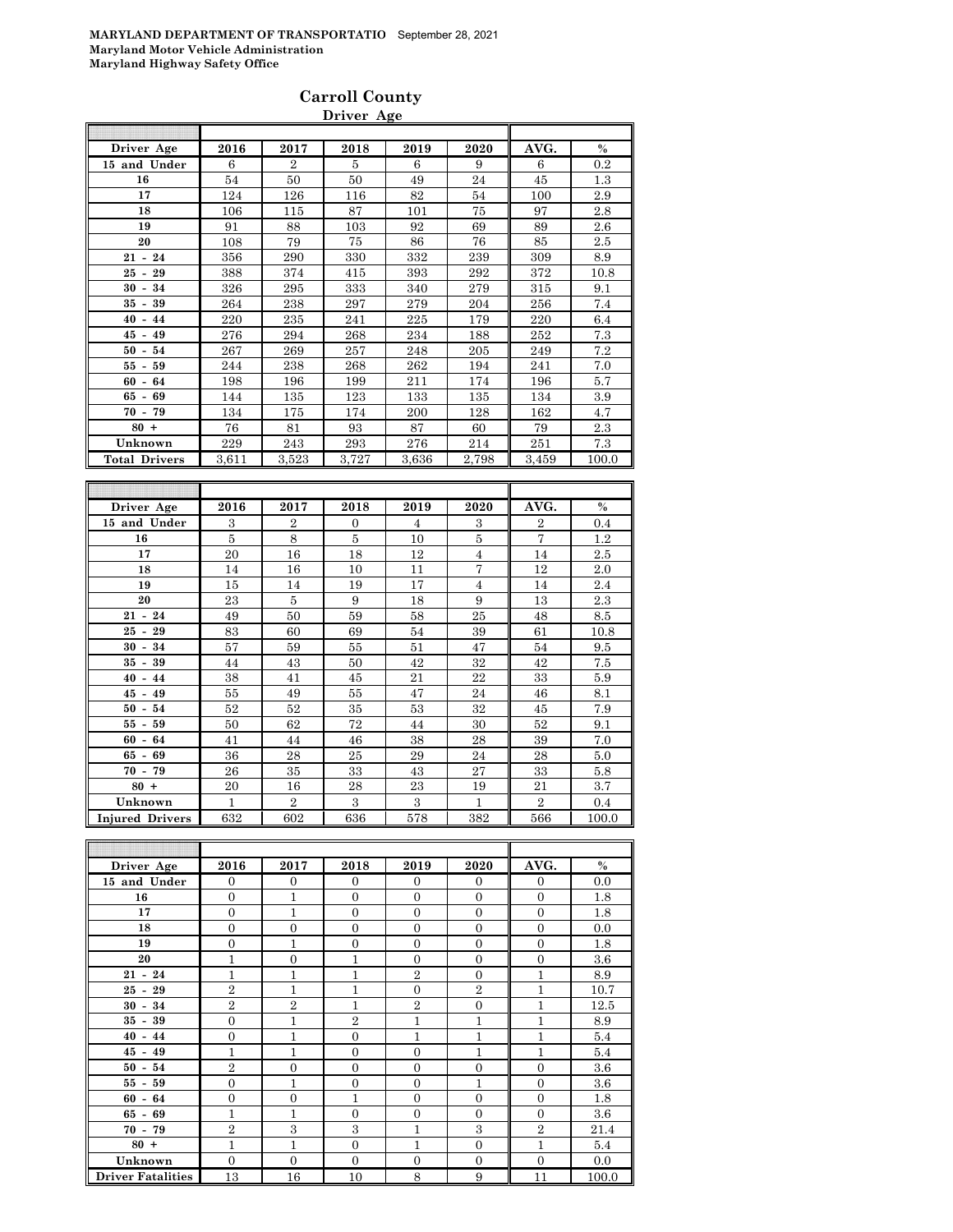Г

| Driver Gender        | 2016  | 2017  | 2018  | 2019  | 2020  | AVG.  | $\%$  |
|----------------------|-------|-------|-------|-------|-------|-------|-------|
| Male                 | 1,974 | 1,933 | 1,915 | 1,994 | 1,640 | 1,891 | 54.7  |
| Female               | 1,390 | 1,332 | 1,486 | 1,352 | 941   | 1,300 | 37.6  |
| Unknown              | 247   | 258   | 326   | 290   | 217   | 268   | 7.7   |
| <b>Total Drivers</b> | 3,611 | 3,523 | 3,727 | 3,636 | 2,798 | 3,459 | 100.0 |
|                      |       |       |       |       |       |       |       |
|                      |       |       |       |       |       |       |       |
| Driver Gender        | 2016  | 2017  | 2018  | 2019  | 2020  | AVG.  | $\%$  |
| Male                 | 298   | 296   | 307   | 276   | 219   | 279   | 49.3  |
| Female               | 326   | 301   | 321   | 297   | 162   | 281   | 49.7  |

**Unknown** 8 8 5 8 5 1 8 5 1 8 5 1 8 **Driver Injuries** 632 602 636 578 582 566 100.0

# **Carroll County Driver Gender**

T

1

| Driver Gender            | 2016 | 2017 | 2018 | 2019 | 2020 | AVG. | $\%$  |
|--------------------------|------|------|------|------|------|------|-------|
| Male                     |      |      |      |      |      |      | 60.7  |
| Female                   |      |      |      |      |      |      | 39.3  |
| Unknown                  |      |      |      |      |      |      | 0.0   |
| <b>Driver Fatalities</b> | 13   |      |      |      |      |      | 100.0 |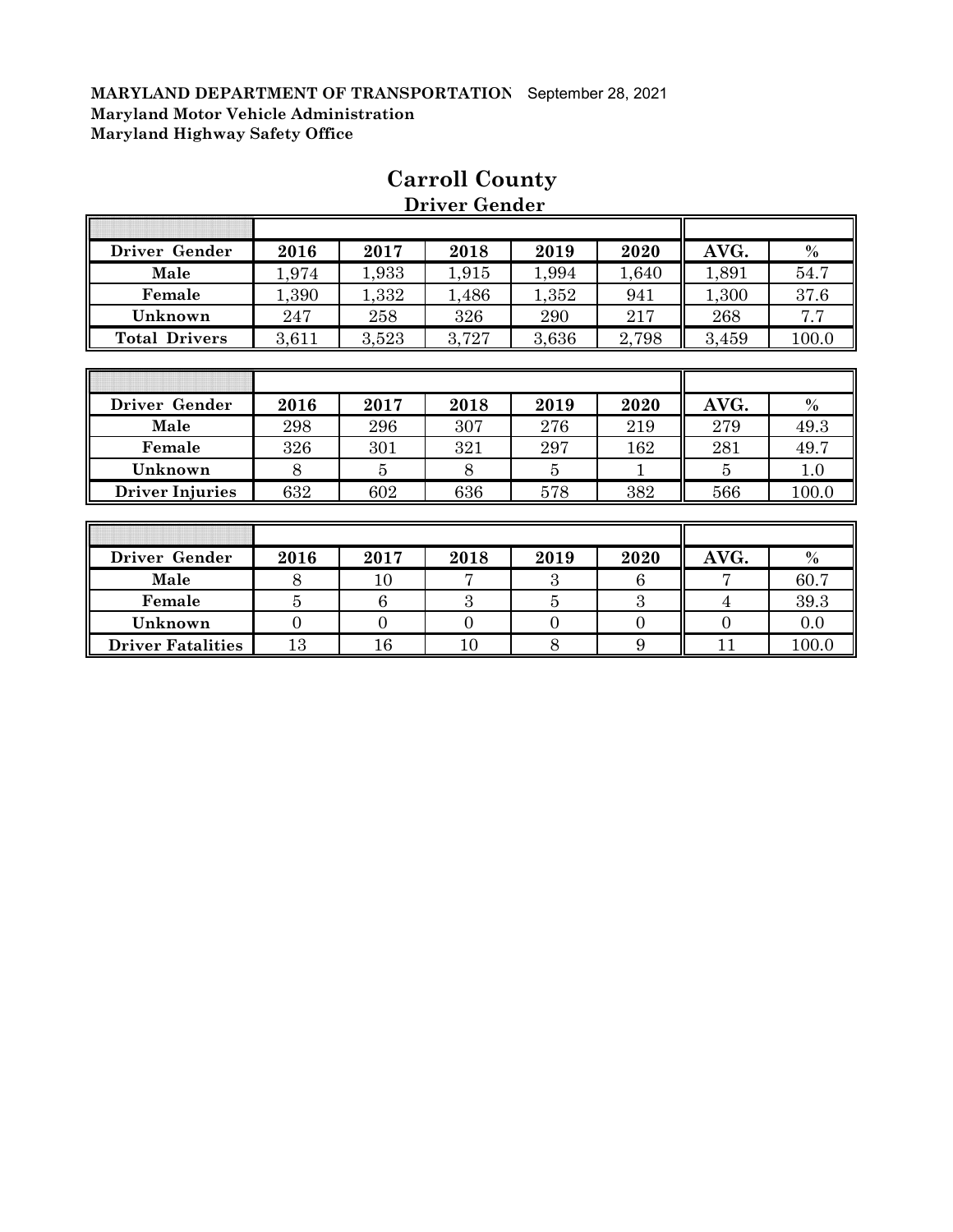$\mathsf{r}$ 

 $\overline{\phantom{a}}$ 

### **Carroll County Driver Safety Equipment Use**

| <b>Safety Equipment</b> | 2016                               | 2017                               | 2018              | 2019                | 2020                             | AVG.                               | $\%$        |
|-------------------------|------------------------------------|------------------------------------|-------------------|---------------------|----------------------------------|------------------------------------|-------------|
| Not Applicable          | 55                                 | 52                                 | 62                | 70                  | 67                               | 61                                 | 1.8         |
| None                    | 57                                 | 54                                 | 53                | 55                  | 48                               | 53                                 | 1.5         |
| Lap belt only           | 9                                  | 6                                  | 8                 | 8                   | 3                                | 7                                  | 0.2         |
|                         |                                    |                                    |                   |                     |                                  |                                    |             |
| Shoulder belt only      | 29                                 | 10                                 | 11                | 8                   | 21                               | 16                                 | 0.5         |
| Shoulder/Lap belt(s)    | 3,118                              | 3,041                              | 3,156             | 3,068               | 2,265                            | 2,930                              | 84.7        |
| Child/Youth restraint   | $\boldsymbol{0}$                   | $\boldsymbol{0}$                   | 0                 | 0                   | 0                                | 0                                  | 0.0         |
| Child restraint forward | $\mathbf{1}$                       | $\boldsymbol{0}$                   | $\overline{0}$    | $\overline{0}$      | $\boldsymbol{0}$                 | $\boldsymbol{0}$                   | 0.0         |
| Child restraint rear    | $\boldsymbol{0}$                   | $\mathbf{0}$                       | 0                 | 0                   | $\boldsymbol{0}$                 | $\boldsymbol{0}$                   | 0.0         |
|                         |                                    |                                    |                   |                     |                                  |                                    |             |
| <b>Booster seat</b>     | $\mathbf{0}$                       | $\overline{0}$                     | $\overline{0}$    | $\overline{0}$      | $\overline{0}$                   | $\overline{0}$                     | 0.0         |
| Child restraint unknow  | $\boldsymbol{0}$                   | $\boldsymbol{0}$                   | 1                 | 0                   | 0                                | 0                                  | 0.0         |
| Mc/Bike helmet          | 13                                 | 21                                 | 20                | 22                  | 19                               | 19                                 | 0.5         |
| Mc/bike shield only     | $\mathbf{1}$                       | $\mathbf{1}$                       | $\boldsymbol{0}$  | 1                   | $\mathbf{1}$                     | 1                                  | 0.0         |
| Mc/bike helmet & shield | 16                                 | 16                                 | 7                 | 20                  | 12                               | 14                                 | 0.4         |
|                         |                                    |                                    |                   |                     |                                  |                                    |             |
| Protective pads         | $\boldsymbol{0}$                   | $\boldsymbol{0}$                   | $\boldsymbol{0}$  | $\boldsymbol{0}$    | $\boldsymbol{0}$                 | $\boldsymbol{0}$                   | 0.0         |
| Reflective clothing     | $\boldsymbol{0}$                   | $\boldsymbol{0}$                   | $\boldsymbol{0}$  | $\overline{2}$      | $\boldsymbol{0}$                 | $\boldsymbol{0}$                   | 0.0         |
| Lighting                | 1                                  | $\overline{0}$                     | $\overline{0}$    | $\overline{0}$      | $\overline{0}$                   | $\overline{0}$                     | 0.0         |
| Air bag only            | $\boldsymbol{0}$                   | $\boldsymbol{0}$                   | $\boldsymbol{0}$  | $\boldsymbol{0}$    | $\boldsymbol{0}$                 | $\boldsymbol{0}$                   | 0.0         |
| Air bag and belts       | $\overline{0}$                     | $\overline{0}$                     | $\overline{0}$    | $\overline{0}$      | $\overline{0}$                   | 0                                  | 0.0         |
|                         | $\overline{2}$                     |                                    |                   |                     |                                  |                                    |             |
| Other                   |                                    | $\overline{2}$                     | 1                 | $\overline{5}$      | 1                                | $\overline{2}$                     | 0.1         |
| Unknown                 | 309                                | 320                                | 408               | 377                 | 361                              | 355                                | 10.3        |
| <b>Total Drivers</b>    | 3,611                              | 3,523                              | 3,727             | 3,636               | 2,798                            | 3,459                              | 100.0       |
|                         |                                    |                                    |                   |                     |                                  |                                    |             |
|                         |                                    |                                    |                   |                     |                                  |                                    |             |
|                         |                                    |                                    |                   |                     |                                  |                                    |             |
| <b>Safety Equipment</b> | 2016                               | 2017                               | 2018              | 2019                | 2020                             | AVG.                               | $\%$        |
| Not Applicable          | 6                                  | 6                                  | 5                 | 8                   | 9                                | 7                                  | 1.2         |
| None                    | 25                                 | 25                                 | 30                | 19                  | 22                               | 24                                 | 4.3         |
| Lap belt only           | $\boldsymbol{0}$                   | $\overline{2}$                     | $\overline{2}$    | $\overline{2}$      | 0                                | 1                                  | 0.2         |
| Shoulder belt only      | 7                                  | $\mathbf{1}$                       | 3                 | $\overline{0}$      | 3                                | 3                                  | 0.5         |
|                         |                                    |                                    |                   |                     |                                  |                                    |             |
| Shoulder/Lap belt(s)    | 542                                | 519                                | 558               | 501                 | 310                              | 486                                | 85.9        |
| Child/Youth restraint   | $\mathbf{0}$                       | $\mathbf{0}$                       | $\overline{0}$    | $\overline{0}$      | $\overline{0}$                   | $\overline{0}$                     | 0.0         |
| Child restraint forward | $\mathbf{0}$                       | $\boldsymbol{0}$                   | 0                 | 0                   | $\mathbf{0}$                     | 0                                  | 0.0         |
| Child restraint rear    | $\overline{0}$                     | $\overline{0}$                     | $\overline{0}$    | $\overline{0}$      | $\overline{0}$                   | $\overline{0}$                     | 0.0         |
| <b>Booster</b> seat     | $\boldsymbol{0}$                   | $\overline{0}$                     | $\boldsymbol{0}$  | 0                   | $\boldsymbol{0}$                 | $\overline{0}$                     | 0.0         |
|                         |                                    |                                    |                   |                     |                                  |                                    |             |
| Child restraint unknow  | $\overline{0}$                     | $\overline{0}$                     | $\mathbf{1}$      | $\overline{0}$      | $\overline{0}$                   | $\overline{0}$                     | 0.0         |
| Mc/Bike helmet          | 11                                 | 17                                 | 14                | 17                  | 12                               | 14                                 | 2.5         |
| Mc/bike shield only     | 1                                  | $\boldsymbol{0}$                   | 0                 | 1                   | 1                                | 1                                  | 0.1         |
| Mc/bike helmet & shield | 13                                 | 12                                 | 6                 | 15                  | 6                                | 10                                 | 1.8         |
|                         | $\boldsymbol{0}$                   | $\boldsymbol{0}$                   | $\boldsymbol{0}$  | $\boldsymbol{0}$    | $\boldsymbol{0}$                 | $\boldsymbol{0}$                   | 0.0         |
| Protective pads         |                                    |                                    |                   |                     |                                  |                                    |             |
| Reflective clothing     | $\overline{0}$                     | $\overline{0}$                     | $\overline{0}$    | $\overline{0}$      | $\overline{0}$                   | $\overline{0}$                     | 0.0         |
| Lighting                | $\mathbf{0}$                       | $\boldsymbol{0}$                   | $\boldsymbol{0}$  | $\mathbf{0}$        | $\mathbf{0}$                     | $\boldsymbol{0}$                   | 0.0         |
| Air bag only            | $\overline{0}$                     | $\overline{0}$                     | $\overline{0}$    | $\overline{0}$      | $\overline{0}$                   | $\overline{0}$                     | 0.0         |
| Air bag and belts       | $\boldsymbol{0}$                   | $\overline{0}$                     | $\overline{0}$    | $\boldsymbol{0}$    | $\overline{0}$                   | $\overline{0}$                     | 0.0         |
| Other                   | $\mathbf{1}$                       | $\overline{0}$                     | $\overline{0}$    | $\overline{2}$      | $\overline{0}$                   | 1                                  | 0.1         |
|                         |                                    |                                    |                   |                     |                                  |                                    |             |
| Unknown                 | 26                                 | 20                                 | 17                | 13                  | 19                               | 19                                 | 3.4         |
| <b>Driver Injuries</b>  | 632                                | 602                                | 636               | 578                 | 382                              | 566                                | 100.0       |
|                         |                                    |                                    |                   |                     |                                  |                                    |             |
|                         |                                    |                                    |                   |                     |                                  |                                    |             |
| <b>Safety Equipment</b> | 2016                               | 2017                               | 2018              | 2019                | 2020                             | AVG.                               | $\%$        |
|                         |                                    |                                    |                   |                     |                                  |                                    |             |
| Not Applicable          | $\boldsymbol{0}$                   | 1                                  | 0                 | 0                   | 0                                | 0                                  | 1.8         |
| None                    | $\overline{2}$                     | 0                                  | 3                 | $\boldsymbol{2}$    | $\overline{2}$                   | $\overline{2}$                     | 16.1        |
| Lap belt only           | $\mathbf{0}$                       | $\overline{0}$                     | $\overline{0}$    | $\overline{0}$      | $\overline{0}$                   | $\overline{0}$                     | 0.0         |
| Shoulder belt only      | 0                                  | $\boldsymbol{0}$                   | 0                 | $\boldsymbol{0}$    | 0                                | $\boldsymbol{0}$                   | 0.0         |
| Shoulder/Lap belt(s)    | $\boldsymbol{6}$                   | 11                                 | $\boldsymbol{6}$  | $\overline{4}$      | $\overline{4}$                   | $\boldsymbol{6}$                   | 55.4        |
|                         |                                    |                                    |                   |                     |                                  |                                    |             |
| Child/Youth restraint   | $\boldsymbol{0}$                   | $\boldsymbol{0}$                   | 0                 | $\boldsymbol{0}$    | $\boldsymbol{0}$                 | $\boldsymbol{0}$                   | 0.0         |
| Child restraint forward | $\overline{0}$                     | $\overline{0}$                     | $\overline{0}$    | 0                   | $\overline{0}$                   | $\boldsymbol{0}$                   | 0.0         |
| Child restraint rear    | $\boldsymbol{0}$                   | $\boldsymbol{0}$                   | $\mathbf{0}$      | 0                   | $\boldsymbol{0}$                 | $\boldsymbol{0}$                   | 0.0         |
| <b>Booster seat</b>     | $\boldsymbol{0}$                   | $\boldsymbol{0}$                   | $\boldsymbol{0}$  | 0                   | $\boldsymbol{0}$                 | $\boldsymbol{0}$                   | 0.0         |
| Child restraint unk.    | $\boldsymbol{0}$                   | $\boldsymbol{0}$                   | $\boldsymbol{0}$  | 0                   | $\boldsymbol{0}$                 | $\boldsymbol{0}$                   | 0.0         |
|                         |                                    |                                    |                   |                     |                                  |                                    |             |
| Mc/Bike helmet          | 1                                  | $\boldsymbol{0}$                   | $\boldsymbol{0}$  | $\boldsymbol{0}$    | $\overline{2}$                   | 1                                  | 5.4         |
| Mc/bike shield only     | $\overline{0}$                     | 1                                  | $\overline{0}$    | $\overline{0}$      | $\overline{0}$                   | $\boldsymbol{0}$                   | 1.8         |
| Mc/bike helmet & shield | $\mathbf{0}$                       | $\mathbf{1}$                       | $\mathbf{1}$      | $\mathbf{0}$        | 1                                | 1                                  | 5.4         |
| Protective pads         | $\mathbf{0}$                       | $\mathbf{0}$                       | $\overline{0}$    | $\overline{0}$      | $\boldsymbol{0}$                 | $\boldsymbol{0}$                   | 0.0         |
| Reflective clothing     | $\boldsymbol{0}$                   | $\boldsymbol{0}$                   | $\overline{0}$    | $\mathbf{0}$        | $\boldsymbol{0}$                 | $\overline{0}$                     | 0.0         |
|                         |                                    |                                    |                   |                     |                                  |                                    |             |
| Lighting                |                                    |                                    |                   |                     |                                  |                                    | 0.0         |
|                         | $\mathbf{0}$                       | $\boldsymbol{0}$                   | $\overline{0}$    | 0                   | $\overline{0}$                   | 0                                  |             |
| Air bag only            | $\boldsymbol{0}$                   | $\mathbf{0}$                       | $\mathbf{0}$      | $\overline{0}$      | $\boldsymbol{0}$                 | $\boldsymbol{0}$                   | 0.0         |
|                         | $\mathbf{0}$                       | $\mathbf{0}$                       | 0                 | 0                   | 0                                | 0                                  | 0.0         |
| Air bag and belts       |                                    |                                    |                   |                     |                                  |                                    |             |
| Other<br>Unknown        | $\boldsymbol{0}$<br>$\overline{4}$ | $\boldsymbol{0}$<br>$\overline{2}$ | 0<br>$\mathbf{0}$ | 0<br>$\overline{2}$ | $\boldsymbol{0}$<br>$\mathbf{0}$ | $\boldsymbol{0}$<br>$\overline{2}$ | 0.0<br>14.3 |

**Driver Fatalities** 13 16 10 8 9 11 100.0 **Note: None & Air Bag are counted as no safety equipment in use.**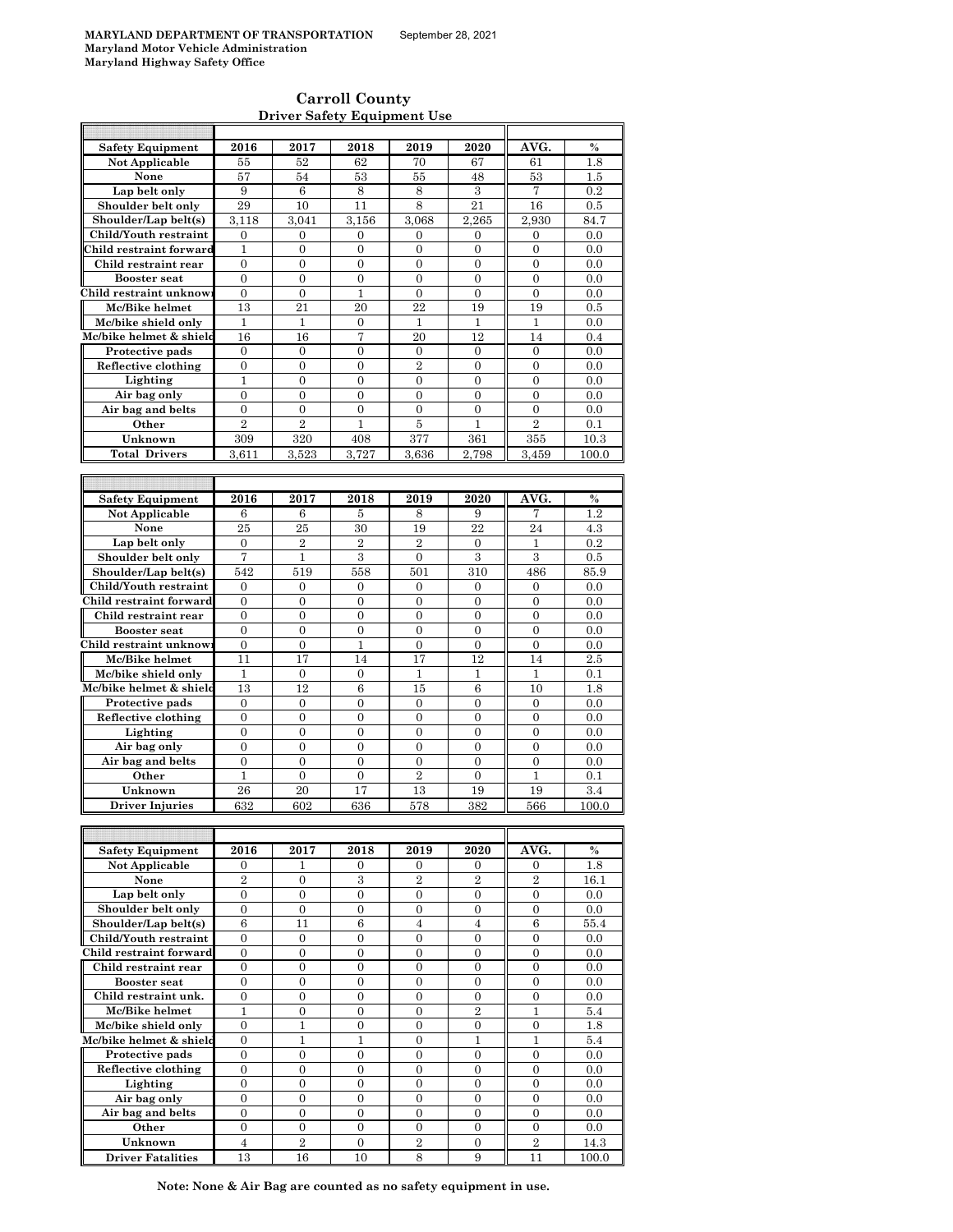### **Carroll County Passenger Age**

|                         |                  |                   | rassenger Age    |                          |                   |                   |                 |
|-------------------------|------------------|-------------------|------------------|--------------------------|-------------------|-------------------|-----------------|
|                         |                  |                   |                  |                          |                   |                   |                 |
| Passenger Age           | 2016             | 2017              | 2018             | 2019                     | 2020              | AVG.              | $\%$            |
| Under 5                 | 115              | 103               | 166              | 100                      | 63                | 109               | 11.1            |
| $5-9$                   | 116              | 116               | 109              | 142                      | 80                | 113               | 11.5            |
| $10 - 11$               | 48               | 52                | 50               | 49                       | 16                | 43                | 4.4             |
| $12 - 13$               | 35               | 45                | 67               | 46                       | 34                | 45                | 4.6             |
| $14 - 15$               | 56               | 122               | 88               | 62                       | 60                | 78                | 7.9             |
| $16 - 17$               | 70               | 106               | 82               | 59                       | 84                | 80                | 8.2             |
| $18 - 19$               | 57               | 51                | 54               | 49                       | 46                | 51                | 5.2             |
| $20 - 24$               | 90               | 82                | 104              | 71                       | 74                | 84                | $\!\!\!\!\!8.6$ |
| $25 - 29$               | 54               | 53                | 77               | 59                       | 55                | 60                | 6.1             |
| $30 - 34$               | 47               | 38                | 55               | $56\,$                   | 42                | 48                | 4.8             |
| $35 - 39$               | 35               | 38                | 43               | 45                       | 31                | 38                | 3.9             |
| $40 - 44$               | 27               | $20\,$            | 46               | 34                       | 34                | 32                | 3.3             |
| $45 - 49$               | 29               | 33                | 44               | $30\,$                   | 27                | 33                | $\!3.3$         |
| $50 - 54$               | 29               | 28                | 38               | 33                       | 29                | 31                | 3.2             |
| $55 - 59$               | 32               | 23                | 42               | 37                       | 26                | 32                | 3.3             |
| $60 - 64$               | 25               | 24                | 40               | 34                       | 21                | 29                | 2.9             |
| $65 - 69$               | 15               | 16                | 16               | $22\,$                   | 20                | 18                | 1.8             |
| $70 - 79$               | 35               | 34                | 31               | 37                       | 28                | 33                | 3.4             |
| $80 +$                  | 24               | 29                | 26               | 26                       | ${\bf 26}$        | ${\bf 26}$        | 2.7             |
| Unknown                 | $\overline{0}$   | $\mathbf{0}$      | $\mathbf{0}$     | $\boldsymbol{0}$         | 0                 | $\mathbf{0}$      | 0.0             |
| <b>Total Passengers</b> | 939              | 1,013             | 1,178            | 991                      | 796               | 983               | 100.0           |
|                         |                  |                   |                  |                          |                   |                   |                 |
|                         |                  |                   |                  |                          |                   |                   |                 |
| Passenger Age           | 2016             | 2017              | 2018             | 2019                     | 2020              | AVG.              | $\%$            |
| Under 5                 | 20               | 16                | 28               | 17                       | 5                 | 17                | 10.0            |
| $5-9$                   | 27               | 11                | 16               | 18                       | 7                 | 16                | 9.2             |
| $10 - 11$               | 5                | 7                 | 7                | $\overline{4}$           | $\overline{2}$    | $\bf 5$           | 2.9             |
| $12 - 13$               | $\overline{7}$   | $\mathbf{3}$      | $\,6$            | 14                       | $\overline{4}$    | $\overline{7}$    | 4.0             |
| $14 - 15$               | $\,8\,$          | 15                | 8                | 11                       | $\,3$             | 9                 | 5.2             |
| $16 - 17$               | 16               | 15                | 11               | 8                        | 7                 | $^{11}$           | 6.6             |
| $18 - 19$               | $\boldsymbol{9}$ | $\scriptstyle{7}$ | $\overline{4}$   | $\,6$                    | $\scriptstyle{7}$ | $\scriptstyle{7}$ | 3.8             |
| $20 - 24$               | 12               | 11                | 16               | 16                       | $\bf 5$           | 12                | 7.0             |
| $25 - 29$               | $\,6$            | 13                | 13               | 10                       | $\overline{7}$    | 10                | 5.7             |
| $30 - 34$               | 7                | 11                | $^{11}$          | 16                       | 13                | 12                | 6.7             |
| $35 - 39$               | 10               | 9                 | 9                | 10                       | $\,3$             | 8                 | 4.8             |
| $40 - 44$               | 7                | $\overline{2}$    | $\bf 5$          | $\overline{4}$           | 7                 | $\overline{5}$    | 2.9             |
| $45 - 49$               | 8                | 10                | 10               | 5                        | $\overline{2}$    | 7                 | 4.1             |
| $50 - 54$               | 9                | 8                 | $\,6\,$          | $\overline{\mathcal{I}}$ | $\,3\,$           | $\overline{7}$    | 3.8             |
| $55 - 59$               | 16               | $\boldsymbol{9}$  | $^{11}$          | $\boldsymbol{9}$         | $\bf 5$           | $10\,$            | 5.8             |
| $60 - 64$               | 5                | 11                | 12               | $\bf 5$                  | $\bf 5$           | $\,$ 8 $\,$       | 4.4             |
| $65 - 69$               | $\overline{4}$   | $\scriptstyle{7}$ | $\,3$            | $\,3\,$                  | $\bf{4}$          | $\overline{4}$    | 2.4             |
| $70 - 79$               | $^{11}$          | 15                | 7                | 9                        | 8                 | $10\,$            | 5.8             |
| $80 +$                  | 7                | 6                 | 11               | $\,6$                    | 11                | $\,$ 8 $\,$       | 4.8             |
| Unknown                 | $\boldsymbol{0}$ | $\boldsymbol{0}$  | $\boldsymbol{0}$ | $\boldsymbol{0}$         | $\boldsymbol{0}$  | $\boldsymbol{0}$  | 0.0             |
| <b>Injured Passeng</b>  | 194              | 186               | 194              | 178                      | 108               | 172               | 100.0           |
|                         |                  |                   |                  |                          |                   |                   |                 |
|                         |                  |                   |                  |                          |                   |                   |                 |
| Passenger Age           | 2016             | 2017              | 2018             | 2019                     | 2020              | AVG.              | $\%$            |
| Under 5                 | $\mathbf{0}$     | 0                 | 0                | 0                        | 0                 | 0                 | 0.0             |
| $5-9$                   | $\overline{0}$   | $\overline{0}$    | $\overline{0}$   | $\mathbf{0}$             | $\overline{0}$    | $\overline{0}$    | 0.0             |
| $10 - 11$               | $\boldsymbol{0}$ | $\boldsymbol{0}$  | $\boldsymbol{0}$ | $\boldsymbol{0}$         | $\boldsymbol{0}$  | $\boldsymbol{0}$  | 0.0             |
| $12 - 13$               | $\overline{0}$   | $\mathbf{0}$      | $\boldsymbol{0}$ | $\boldsymbol{0}$         | $\boldsymbol{0}$  | $\boldsymbol{0}$  | 0.0             |
| $14 - 15$               | $\boldsymbol{0}$ | $\boldsymbol{0}$  | $\boldsymbol{0}$ | $\boldsymbol{0}$         | $\boldsymbol{0}$  | $\boldsymbol{0}$  | 0.0             |
| $10 - 17$               | $\Omega$         | $\Omega$          | $\Omega$         | $\Omega$                 | $\Omega$          | $\Omega$          | 0 <sub>0</sub>  |

| $12 - 13$                   | $\Omega$       | $\Omega$     | $\Omega$       | $\Omega$     | $\Omega$         | $\Omega$       | 0.0   |
|-----------------------------|----------------|--------------|----------------|--------------|------------------|----------------|-------|
| $14 - 15$                   | $\Omega$       | $\Omega$     | $\Omega$       | $\Omega$     | $\Omega$         | $\Omega$       | 0.0   |
| $16 - 17$                   | $\Omega$       | $\Omega$     | $\overline{0}$ | $\mathbf{0}$ | $\Omega$         | $\Omega$       | 0.0   |
| $18 - 19$                   | $\Omega$       | 1            | $\Omega$       | $\Omega$     | $\Omega$         | $\Omega$       | 10.0  |
| $20 - 24$                   | $\Omega$       | 1            | $\Omega$       | $\Omega$     | 1                | $\Omega$       | 20.0  |
| $25 - 29$                   | $\Omega$       | $\Omega$     | $\overline{0}$ | $\mathbf{0}$ | $\Omega$         | $\Omega$       | 0.0   |
| $30 - 34$                   | $\Omega$       | $\Omega$     | $\overline{0}$ | $\mathbf{0}$ | $\mathbf{0}$     | $\Omega$       | 0.0   |
| $35 - 39$                   | $\theta$       | 1            | $\overline{0}$ | $\mathbf{0}$ | $\boldsymbol{0}$ | $\mathbf{0}$   | 10.0  |
| $40 - 44$                   | $\theta$       | $\mathbf{0}$ | $\overline{0}$ | $\mathbf{0}$ | 1                | $\mathbf{0}$   | 10.0  |
| $45 - 49$                   | $\theta$       | $\Omega$     | $\overline{0}$ | $\mathbf{0}$ | $\mathbf{0}$     | $\mathbf{0}$   | 0.0   |
| $50 - 54$                   | $\theta$       | $\Omega$     | $\overline{0}$ | $\mathbf{0}$ | 1                | $\mathbf{0}$   | 10.0  |
| $55 - 59$                   | $\theta$       | $\Omega$     | $\overline{0}$ | $\mathbf{0}$ | $\mathbf{0}$     | $\mathbf{0}$   | 0.0   |
| $60 - 64$                   | $\Omega$       | $\Omega$     | $\Omega$       | $\Omega$     | $\Omega$         | $\Omega$       | 0.0   |
| $65 - 69$                   | $\theta$       | $\Omega$     | $\overline{0}$ | $\mathbf{0}$ | $\Omega$         | $\Omega$       | 0.0   |
| $70 - 79$                   | $\Omega$       | $\mathbf{1}$ | $\overline{0}$ | $\mathbf{0}$ | $\Omega$         | $\Omega$       | 10.0  |
| $80 +$                      | $\overline{2}$ | $\mathbf{1}$ | $\overline{0}$ | $\mathbf{0}$ | $\Omega$         |                | 30.0  |
| Unknown                     | $\Omega$       | $\Omega$     | $\overline{0}$ | $\mathbf{0}$ | $\Omega$         | $\Omega$       | 0.0   |
| <b>Passenger Fatalities</b> | $\overline{2}$ | 5            | $\overline{0}$ | $\mathbf{0}$ | 3                | $\overline{2}$ | 100.0 |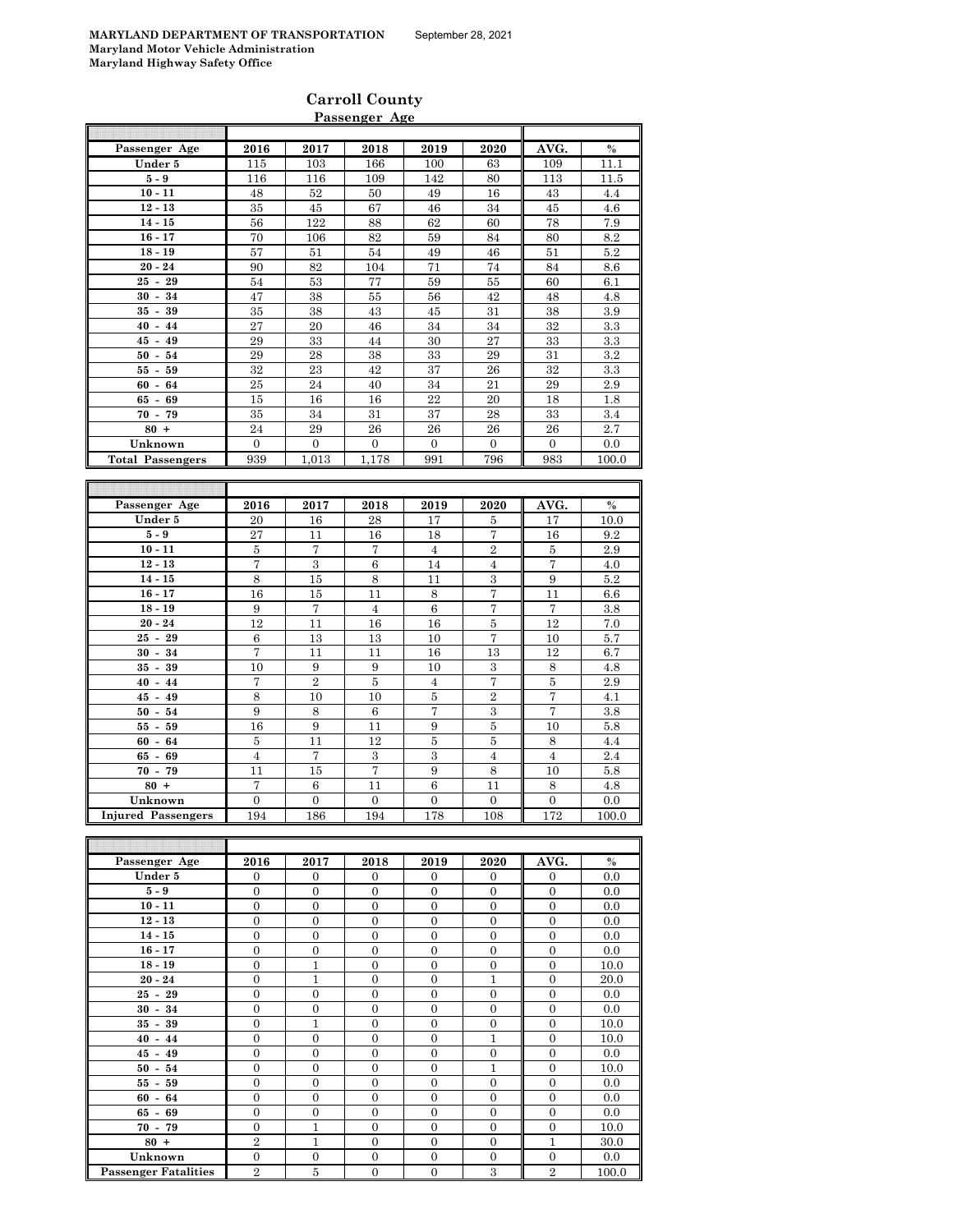|                             |                |                | r assenger achael |                |                |                |         |
|-----------------------------|----------------|----------------|-------------------|----------------|----------------|----------------|---------|
|                             |                |                |                   |                |                |                |         |
| Passenger Gender            | 2016           | 2017           | 2018              | 2019           | 2020           | AVG.           | $\%$    |
| Male                        | 418            | 525            | 551               | 479            | 391            | 473            | 48.1    |
| Female                      | 513            | 481            | 604               | 502            | 403            | 501            | 50.9    |
| Unknown                     | 8              | 7              | 23                | 10             | $\overline{2}$ | 10             | 1.0     |
| <b>Total Passengers</b>     | 939            | 1,013          | 1,178             | 991            | 796            | 983            | 100.0   |
|                             |                |                |                   |                |                |                |         |
|                             |                |                |                   |                |                |                |         |
| Passenger Gender            | 2016           | 2017           | 2018              | 2019           | 2020           | AVG.           | $\%$    |
| Male                        | 75             | 68             | 76                | 73             | 42             | 67             | 38.8    |
| Female                      | 117            | 116            | 112               | 102            | 65             | 102            | 59.5    |
| Unknown                     | $\overline{2}$ | $\overline{2}$ | 6                 | 3              |                | 3              | $1.6\,$ |
| <b>Passenger Injuries</b>   | 194            | 186            | 194               | 178            | 108            | 172            | 100.0   |
|                             |                |                |                   |                |                |                |         |
|                             |                |                |                   |                |                |                |         |
| Passenger Gender            | 2016           | 2017           | 2018              | 2019           | 2020           | AVG.           | $\%$    |
| Male                        | $\overline{0}$ | 3              | $\overline{0}$    | $\overline{0}$ | 1              |                | 40.0    |
| Female                      | $\overline{2}$ | $\overline{2}$ | $\theta$          | $\theta$       | $\overline{2}$ |                | 60.0    |
| Unknown                     | $\overline{0}$ | $\overline{0}$ | $\overline{0}$    | $\overline{0}$ | $\overline{0}$ | $\theta$       | 0.0     |
| <b>Passenger Fatalities</b> | $\overline{2}$ | 5              | $\overline{0}$    | $\overline{0}$ | 3              | $\overline{2}$ | 100.0   |

# **Carroll County Passenger Gender**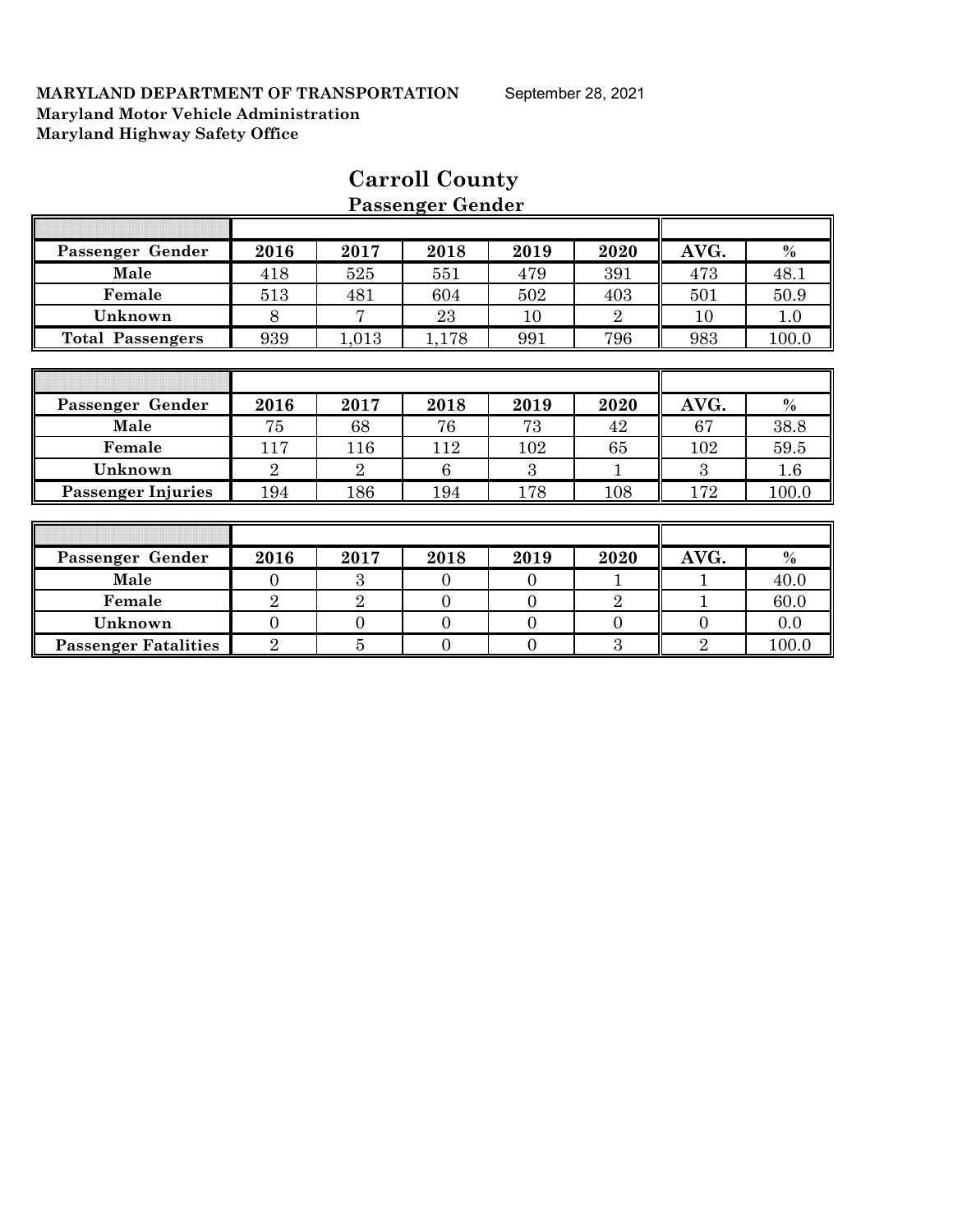| <b>Carroll County</b>                 |  |
|---------------------------------------|--|
| <b>Passenger Safety Equipment Use</b> |  |

| <b>Safety Equipment</b>              | 2016           | 2017                  | 2018                  | 2019                  | 2020                  | AVG.                  | $\frac{0}{0}$ |
|--------------------------------------|----------------|-----------------------|-----------------------|-----------------------|-----------------------|-----------------------|---------------|
| <b>Not Applicable</b>                | 25             | 84                    | 35                    | 11                    | 43                    | 40                    | 4.0           |
| None                                 | 66             | 81                    | 86                    | 96                    | 96                    | 85                    | 8.6           |
| Lap belt only                        | 8              | 18                    | 21                    | 15                    | 7                     | 14                    | 1.4           |
| Shoulder belt only                   | $\overline{4}$ | 3                     | 3                     | 3                     | $\mathbf{1}$          | 3                     | 0.3           |
| Shoulder/Lap belt(s)                 | 664            | 682                   | 798                   | 697                   | 509                   | 670                   | 68.1          |
| Child/Youth restraint                | $\theta$       | $\Omega$              | $\theta$              | $\theta$              | $\mathbf{0}$          | $\theta$              | 0.0           |
| Child restraint forward              | 74             | 63                    | 85                    | 76                    | 65                    | 73                    | 7.4           |
| Child restraint rear                 | 34             | 29                    | 57                    | 26                    | 16                    | 32                    | 3.3           |
| <b>Booster seat</b>                  | 22             | 25                    | 31                    | 16                    | $\overline{7}$        | 20                    | 2.1           |
| Child restraint unk.                 | 15             | 9                     | 17                    | 10                    | 11                    | 12                    | 1.3           |
| Mc/Bike helmet                       | $\mathbf{1}$   | $\overline{4}$        | $\mathbf{1}$          | $\overline{2}$        | $\mathbf{1}$          | $\overline{2}$        | 0.2           |
| Mc/bike shield only                  | $\overline{0}$ | $\overline{0}$        | $\overline{0}$        | $\overline{0}$        | $\overline{0}$        | $\overline{0}$        | 0.0           |
| Mc/bike helmet & shield              | $\mathbf{1}$   | $\mathbf{1}$          | $\mathbf{1}$          | $\mathbf{1}$          | 1                     | $\mathbf{1}$          | 0.1           |
| Protective pads                      | $\theta$       | $\overline{0}$        | $\theta$              | $\theta$              | $\theta$              | $\theta$              | 0.0           |
| Reflective clothing                  | $\overline{0}$ | $\overline{0}$        | $\overline{0}$        | $\mathbf{0}$          | $\overline{0}$        | $\overline{0}$        | 0.0           |
| Lighting                             | $\mathbf{1}$   | $\overline{0}$        | $\overline{0}$        | $\overline{0}$        | $\overline{0}$        | $\overline{0}$        | 0.0           |
| Air bag only                         | $\theta$       | $\theta$              | $\theta$              | $\theta$              | $\theta$              | $\theta$              | 0.0           |
| Air bag and belts                    | $\overline{0}$ | $\overline{0}$        | $\overline{0}$        | $\overline{0}$        | $\overline{0}$        | $\overline{0}$        | 0.0           |
| Other                                | 7              | $\overline{0}$        | 6                     | 5                     | $\overline{2}$        | $\overline{4}$        | 0.4           |
| Unknown                              | 17             | 14                    | 37                    | 33                    | 37                    | 28                    | 2.8           |
| <b>Total Passengers</b>              | 939            | 1.013                 | 1.178                 | 991                   | 796                   | 983                   | 100.0         |
|                                      |                |                       |                       |                       |                       |                       |               |
|                                      |                |                       |                       |                       |                       |                       |               |
| <b>Safety Equipment</b>              | 2016           | 2017                  | 2018                  | 2019                  | 2020                  | AVG.                  | $\frac{0}{0}$ |
| <b>Not Applicable</b>                | $\overline{4}$ | $\mathbf{1}$          | 1                     | 3                     | $\overline{4}$        | 3                     | 1.5           |
| None                                 | 19             | 10                    | 12<br>$\overline{2}$  | 11                    | 11                    | 13                    | 7.3           |
| Lap belt only                        | $\mathbf{1}$   | 11                    |                       |                       |                       |                       |               |
| Shoulder belt only                   |                |                       |                       | $\overline{2}$        | $\overline{2}$        | $\overline{4}$        | 2.1           |
|                                      | 1              | $\overline{0}$        | $\overline{0}$        | $\theta$              | $\theta$              | $\theta$              | 0.1           |
| Shoulder/Lap belt(s)                 | 130            | 136                   | 138                   | 136                   | 76                    | 123                   | 71.6          |
| Child/Youth restraint                | $\mathbf{0}$   | $\mathbf{0}$          | $\mathbf{0}$          | $\mathbf{0}$          | $\mathbf{0}$          | 0                     | 0.0           |
| Child restraint forward              | 20             | 7                     | 16                    | 11                    | 6                     | 12                    | 7.0           |
| Child restraint rear                 | $\overline{4}$ | 8                     | 12                    | 5                     | 1                     | 6                     | 3.5           |
| <b>Booster seat</b>                  | 3              | $\overline{4}$        | $\overline{2}$        | $\overline{2}$        | 1                     | $\overline{2}$        | 1.4           |
| Child restraint unk.                 | $\theta$       | $\theta$              | 3                     | $\mathbf{1}$          | $\theta$              | $\mathbf{1}$          | 0.5           |
| Mc/Bike helmet                       | $\mathbf{1}$   | $\overline{4}$        | $\mathbf{1}$          | $\overline{2}$        | 1                     | $\overline{2}$        | 1.0           |
| Mc/bike shield only                  | $\overline{0}$ | $\overline{0}$        | $\overline{0}$        | $\overline{0}$        | $\overline{0}$        | $\overline{0}$        | 0.0           |
| Mc/bike helmet & shield              | $\mathbf{1}$   | $\mathbf{1}$          | $\mathbf{1}$          | $\mathbf{1}$          | $\mathbf{1}$          | $\mathbf{1}$          | 0.6           |
| Protective pads                      | $\overline{0}$ | $\overline{0}$        | $\overline{0}$        | $\overline{0}$        | $\overline{0}$        | $\overline{0}$        | 0.0           |
| Reflective clothing                  | $\overline{0}$ | $\overline{0}$        | $\overline{0}$        | $\mathbf{0}$          | $\Omega$              | $\Omega$              | 0.0           |
| Lighting                             | $\overline{0}$ | $\overline{0}$        | $\overline{0}$        | $\overline{0}$        | $\overline{0}$        | $\overline{0}$        | 0.0           |
| Air bag only                         | $\overline{0}$ | $\overline{0}$        | $\overline{0}$        | $\theta$              | $\theta$              | $\theta$              | 0.0           |
| Air bag and belts                    | $\overline{0}$ | $\overline{0}$        | $\overline{0}$        | $\mathbf{0}$          | $\overline{0}$        | $\overline{0}$        | 0.0           |
| Other                                | $\overline{2}$ | $\theta$              | $\theta$              | $\mathbf{1}$          | $\theta$              | 1                     | 0.3           |
| Unknown<br><b>Passenger Injuries</b> | 8<br>194       | $\overline{4}$<br>186 | $\overline{6}$<br>194 | $\overline{3}$<br>178 | $\overline{5}$<br>108 | $\overline{5}$<br>172 | 3.0<br>100.0  |

| <b>Safety Equipment</b>     | 2016           | 2017     | 2018     | 2019     | 2020           | AVG.           | $\frac{0}{0}$ |
|-----------------------------|----------------|----------|----------|----------|----------------|----------------|---------------|
| <b>Not Applicable</b>       | 0              |          | 0        | $\Omega$ | $\Omega$       | $\Omega$       | 10.0          |
| None                        | 0              |          | $\Omega$ | 0        |                | $\Omega$       | 20.0          |
| Lap belt only               | $\Omega$       | $\Omega$ | $\Omega$ | $\Omega$ | $\Omega$       | $\Omega$       | 0.0           |
| Shoulder belt only          | $\Omega$       | $\theta$ | $\theta$ | $\Omega$ | $\Omega$       | 0              | 0.0           |
| Shoulder/Lap belt(s)        | 1              | 3        | $\Omega$ | $\Omega$ | $\overline{2}$ |                | 60.0          |
| Child/Youth restraint       | $\theta$       | 0        | 0        | 0        | $\theta$       | $\theta$       | 0.0           |
| Child restraint forward     | $\Omega$       | 0        | 0        | $\Omega$ | $\Omega$       | $\Omega$       | 0.0           |
| Child restraint rear        | $\Omega$       | $\Omega$ | $\Omega$ | $\Omega$ | $\Omega$       | $\Omega$       | 0.0           |
| <b>Booster seat</b>         | $\Omega$       | $\Omega$ | $\Omega$ | $\Omega$ | $\Omega$       | $\Omega$       | 0.0           |
| Child restraint unk.        | 0              | 0        | 0        | 0        | 0              | 0              | 0.0           |
| Mc/Bike helmet              | $\Omega$       | $\Omega$ | $\Omega$ | $\Omega$ | $\Omega$       | $\Omega$       | 0.0           |
| Mc/bike shield only         | $\Omega$       | $\Omega$ | $\Omega$ | $\Omega$ | $\Omega$       | $\Omega$       | 0.0           |
| Mc/bike helmet & shield     | $\Omega$       | $\Omega$ | $\Omega$ | $\Omega$ | $\Omega$       | $\Omega$       | 0.0           |
| Protective pads             | 0              | $\Omega$ | $\Omega$ | 0        | 0              | 0              | 0.0           |
| Reflective clothing         | $\Omega$       | $\Omega$ | $\Omega$ | $\Omega$ | $\Omega$       | $\Omega$       | 0.0           |
| Lighting                    | $\Omega$       | $\Omega$ | $\Omega$ | $\Omega$ | $\Omega$       | $\Omega$       | 0.0           |
| Air bag only                | $\Omega$       | $\Omega$ | $\Omega$ | $\Omega$ | $\Omega$       | $\Omega$       | 0.0           |
| Air bag and belts           | 0              | 0        | 0        | 0        | 0              | 0              | 0.0           |
| Other                       | 0              | $\Omega$ | $\Omega$ | $\Omega$ | $\Omega$       | $\Omega$       | 0.0           |
| Unknown                     | 1              | $\Omega$ | $\Omega$ | $\Omega$ | $\Omega$       | $\Omega$       | 10.0          |
| <b>Passenger Fatalities</b> | $\overline{2}$ | 5        | 0        | 0        | 3              | $\overline{2}$ | 100.0         |

**Note: None & Air Bag are counted as no safety equipment in use.**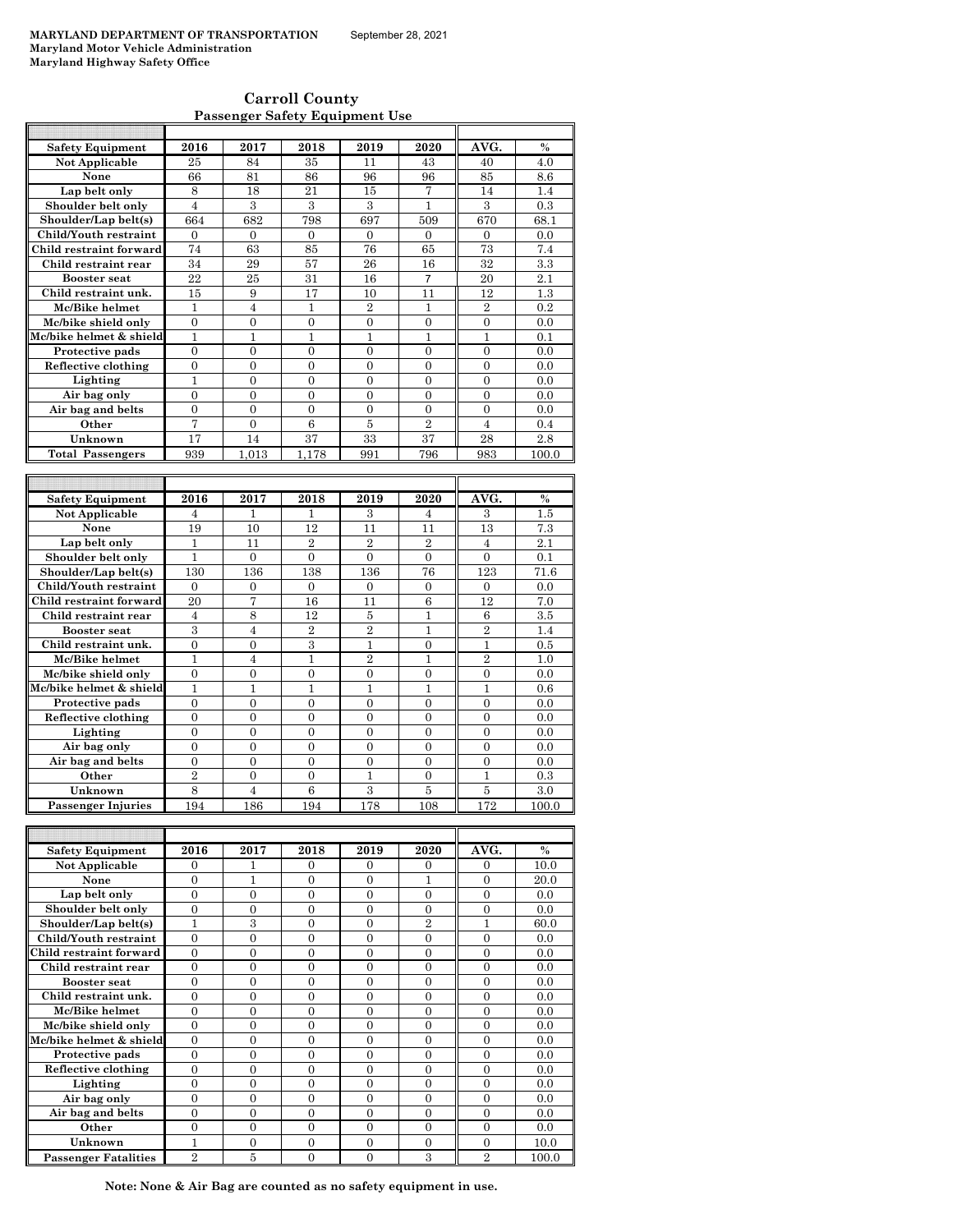### **Carroll County Non-Motorist Age**

| Non-Motorist Age           | 2016           | 2017           | 2018           | 2019           | 2020           | AVG.           | $\%$    |
|----------------------------|----------------|----------------|----------------|----------------|----------------|----------------|---------|
| Under 5                    | 1              | 1              | $\Omega$       | 1              | 1              | 1              | 1.4     |
| $5-9$                      | 6              | $\mathbf{0}$   | 1              | 1              | $\overline{1}$ | $\overline{2}$ | $3.2\,$ |
| $10 - 15$                  | 8              | 1              | $\overline{2}$ | 3              | $\overline{4}$ | $\overline{4}$ | 6.5     |
| $16 - 17$                  | $\overline{0}$ | 3              | 3              | 1              | 5              | $\mathbf{2}$   | 4.3     |
| $18 - 19$                  | 1              | 1              | $\overline{2}$ | $\Omega$       | $\overline{0}$ | 1              | 1.4     |
| $20 - 24$                  | 3              | $\overline{5}$ | $\overline{4}$ | $\overline{4}$ | 6              | $\overline{4}$ | 7.9     |
| $25 - 29$                  | 9              | 6              | 4              | 5              | $\overline{4}$ | 6              | 10.1    |
| $30 - 34$                  | 6              | 6              | 3              | 3              | 7              | 5              | 9.0     |
| $35 - 39$                  | 3              | $\overline{2}$ | 4              | 6              | 3              | $\overline{4}$ | 6.5     |
| $40 - 44$                  | 6              | $\overline{2}$ | 3              | 5              | 3              | $\overline{4}$ | 6.8     |
| $45 - 49$                  | 6              | $\mathbf{1}$   | 3              | 5              | $\overline{4}$ | $\overline{4}$ | 6.8     |
| $50 - 54$                  | $\overline{2}$ | $\overline{4}$ | $\overline{2}$ | 7              | 3              | $\overline{4}$ | 6.5     |
| $55 - 59$                  | $\overline{4}$ | 6              | $\overline{2}$ | 8              | 7              | 5              | 9.7     |
| $60 - 64$                  | 3              | $\overline{4}$ | 7              | 5              | $\overline{2}$ | $\overline{4}$ | 7.6     |
| $65 - 69$                  | $\overline{0}$ | $\mathbf{0}$   | $\Omega$       | 3              | 3              | 1              | 2.2     |
| $70 - 79$                  | 6              | $\overline{2}$ | $\overline{2}$ | 3              | 3              | 3              | 5.8     |
| $80 +$                     | $\overline{2}$ | $\overline{2}$ | $\overline{2}$ | $\mathbf{2}$   | $\overline{4}$ | $\overline{2}$ | 4.3     |
| Unknown                    | $\Omega$       | $\Omega$       | $\Omega$       | $\Omega$       | $\Omega$       | $\Omega$       | 0.0     |
| <b>Total Non-Motorists</b> | 66             | 46             | 44             | 62             | 60             | 56             | 100.0   |

| Non-Motorist Age   | 2016           | 2017           | 2018           | 2019           | 2020           | AVG.           | $\%$    |
|--------------------|----------------|----------------|----------------|----------------|----------------|----------------|---------|
| Under 5            | 1              | 1              | $\Omega$       | $\Omega$       | $\overline{0}$ | $\Omega$       | 1.1     |
| $5-9$              | 5              | $\overline{0}$ | 1              | 1              | 1              | $\overline{2}$ | 4.2     |
| $10 - 15$          | 8              | $\overline{1}$ | $\overline{2}$ | 3              | 3              | 3              | 9.0     |
| $16 - 17$          | $\overline{0}$ | 3              | 3              | 1              | $\overline{4}$ | $\overline{2}$ | 5.8     |
| $18 - 19$          | $\mathbf{1}$   | $\overline{1}$ | 1              | $\overline{0}$ | $\overline{0}$ | $\mathbf{1}$   | 1.6     |
| $20 - 24$          | 3              | $\overline{4}$ | $\overline{2}$ | 3              | $\overline{5}$ | 3              | 9.0     |
| $25 - 29$          | 7              | $\overline{4}$ | $\overline{4}$ | 3              | $\overline{2}$ | $\overline{4}$ | 10.6    |
| $30 - 34$          | 6              | $\overline{4}$ | 3              | $\overline{2}$ | 6              | $\overline{4}$ | 11.1    |
| $35 - 39$          | $\overline{2}$ | $\overline{2}$ | $\mathbf{1}$   | 5              | $\overline{0}$ | $\overline{2}$ | 5.3     |
| $40 - 44$          | 3              | $\overline{2}$ | $\overline{2}$ | 1              | $\mathbf{1}$   | $\overline{2}$ | 4.8     |
| $45 - 49$          | 6              | $\overline{0}$ | $\overline{2}$ | $\mathbf{1}$   | 3              | $\overline{2}$ | 6.3     |
| $50 - 54$          | 1              | $\overline{1}$ | 1              | $\overline{2}$ | $\overline{2}$ | 1              | 3.7     |
| $55 - 59$          | $\overline{2}$ | 3              | $\overline{2}$ | 5              | $\overline{4}$ | 3              | 8.5     |
| $60 - 64$          | 3              | $\overline{2}$ | 5              | $\overline{2}$ | $\overline{1}$ | 3              | 6.9     |
| $65 - 69$          | $\overline{0}$ | $\overline{0}$ | $\Omega$       | 3              | $\overline{0}$ | $\mathbf{1}$   | $1.6\,$ |
| $70 - 79$          | 5              | $\overline{2}$ | $\overline{2}$ | $\overline{2}$ | $\overline{0}$ | $\overline{2}$ | 5.8     |
| $80 +$             | $\overline{2}$ | $\mathbf{1}$   | $\overline{2}$ | 1              | 3              | $\overline{2}$ | 4.8     |
| Unknown            | $\mathbf{0}$   | $\overline{0}$ | $\Omega$       | $\overline{0}$ | $\overline{0}$ | $\mathbf{0}$   | 0.0     |
| Inj. Non-Motorists | 55             | 31             | 33             | 35             | 35             | 38             | 100.0   |

| Non-Motorist Age             | 2016           | 2017           | 2018           | 2019           | 2020           | AVG.           | $\%$  |
|------------------------------|----------------|----------------|----------------|----------------|----------------|----------------|-------|
| Under 5                      | $\Omega$       | $\theta$       | $\Omega$       | $\Omega$       | $\overline{0}$ | $\mathbf{0}$   | 0.0   |
| $5 - 9$                      | $\mathbf{1}$   | $\overline{0}$ | $\mathbf{0}$   | $\theta$       | $\mathbf{0}$   | $\mathbf{0}$   | 4.8   |
| $10 - 15$                    | $\overline{0}$ | $\overline{0}$ | $\overline{0}$ | $\overline{0}$ | $\mathbf{0}$   | $\overline{0}$ | 0.0   |
| $16 - 17$                    | $\overline{0}$ | $\overline{0}$ | $\overline{0}$ | $\overline{0}$ | $\overline{1}$ | $\mathbf{0}$   | 4.8   |
| $18 - 19$                    | $\overline{0}$ | $\overline{0}$ | $\overline{0}$ | $\Omega$       | $\mathbf{0}$   | $\overline{0}$ | 0.0   |
| $20 - 24$                    | $\Omega$       | $\mathbf{1}$   | $\Omega$       | $\Omega$       | 1              | $\Omega$       | 9.5   |
| $25 - 29$                    | $\mathbf{1}$   | $\overline{0}$ | $\overline{0}$ | $\overline{0}$ | $\overline{2}$ | 1              | 14.3  |
| $30 - 34$                    | $\overline{0}$ | $\mathbf{1}$   | $\overline{0}$ | 1              | $\mathbf{0}$   | $\overline{0}$ | 9.5   |
| $35 - 39$                    | $\overline{1}$ | $\overline{0}$ | $\overline{0}$ | $\overline{0}$ | $\mathbf{0}$   | $\mathbf{0}$   | 4.8   |
| $40 - 44$                    | 1              | $\overline{0}$ | $\mathbf{1}$   | $\overline{0}$ | $\theta$       | $\overline{0}$ | 9.5   |
| $45 - 49$                    | $\Omega$       | $\Omega$       | $\Omega$       | $\mathbf{1}$   | $\Omega$       | $\Omega$       | 4.8   |
| $50 - 54$                    | $\overline{0}$ | $\sqrt{2}$     | $\overline{0}$ | $\overline{2}$ | $\mathbf{0}$   | 1              | 19.0  |
| $55 - 59$                    | 1              | $\overline{0}$ | $\overline{0}$ | $\overline{0}$ | $\overline{0}$ | $\overline{0}$ | 4.8   |
| $60 - 64$                    | $\overline{0}$ | $\mathbf{0}$   | $\overline{0}$ | $\mathbf{1}$   | $\mathbf{0}$   | $\mathbf{0}$   | 4.8   |
| $65 - 69$                    | $\overline{0}$ | $\mathbf{0}$   | $\overline{0}$ | $\overline{0}$ | $\overline{0}$ | $\overline{0}$ | 0.0   |
| $70 - 79$                    | $\mathbf{1}$   | $\overline{0}$ | $\Omega$       | $\Omega$       | $\overline{0}$ | $\Omega$       | 4.8   |
| $80 +$                       | $\overline{0}$ | $\overline{0}$ | $\Omega$       | $\mathbf{1}$   | $\mathbf{0}$   | $\Omega$       | 4.8   |
| Unknown                      | $\overline{0}$ | $\overline{0}$ | $\overline{0}$ | $\overline{0}$ | $\mathbf{0}$   | $\overline{0}$ | 0.0   |
| <b>Non-Motor. Fatalities</b> | 6              | $\overline{4}$ | 1              | 6              | $\overline{4}$ | $\overline{4}$ | 100.0 |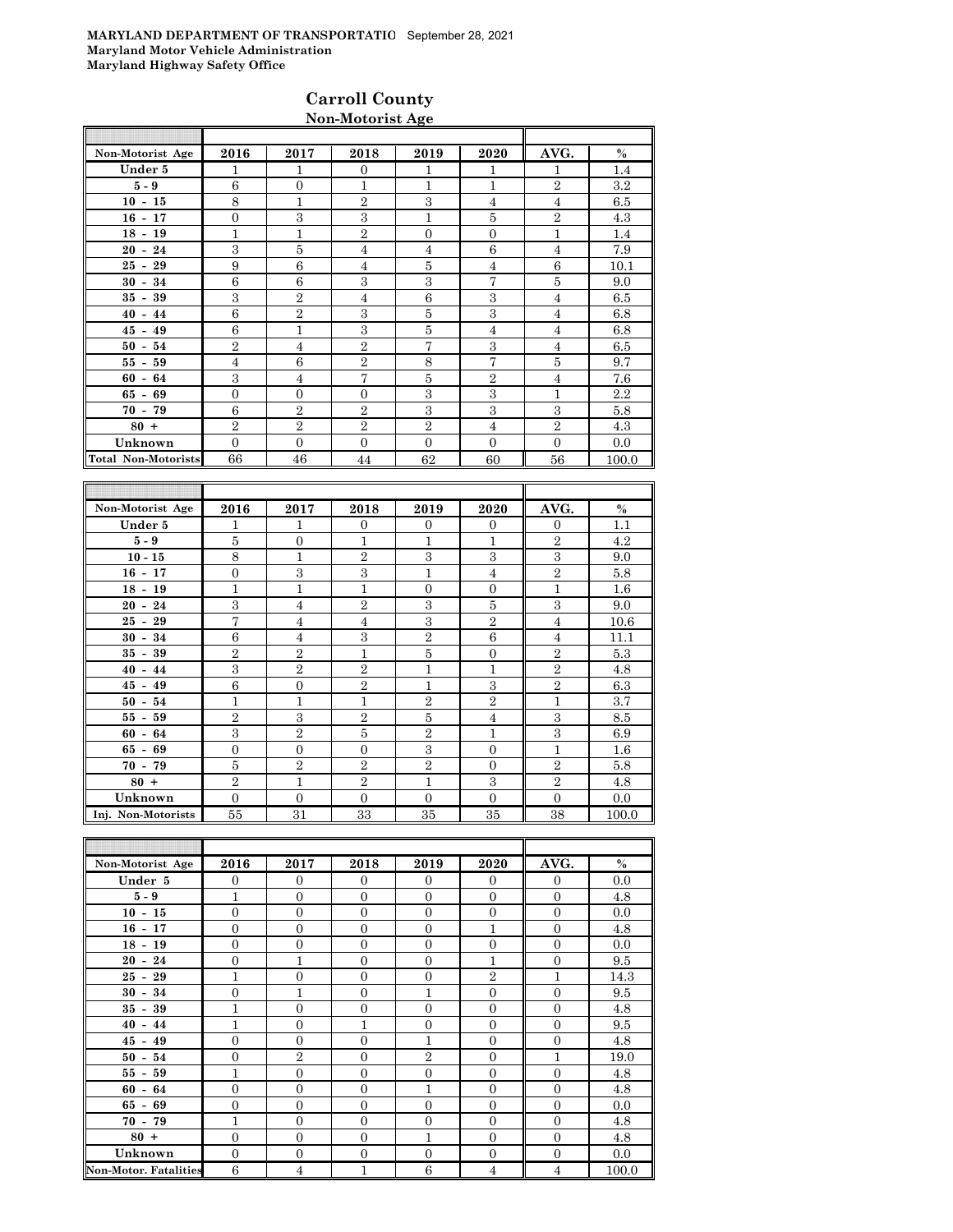$\overline{\phantom{a}}$ 

| Non-Motorist Gender          | 2016           | 2017           | 2018     | 2019           | 2020           | AVG.           | $\%$    |
|------------------------------|----------------|----------------|----------|----------------|----------------|----------------|---------|
| Male                         | 45             | 30             | 24       | 42             | 37             | 36             | 64.0    |
| Female                       | 21             | 15             | 19       | 17             | 23             | 19             | 34.2    |
| Unknown                      | $\overline{0}$ | 1              | 1        | 3              | $\overline{0}$ |                | 1.8     |
| <b>Total Non-Motorists</b>   | 66             | 46             | 44       | 62             | 60             | 56             | 100.0   |
|                              |                |                |          |                |                |                |         |
|                              |                |                |          |                |                |                |         |
| Non-Motorist Gender          | 2016           | 2017           | 2018     | 2019           | 2020           | AVG.           | $\%$    |
| Male                         | 39             | 21             | 16       | 24             | 20             | 24             | 63.5    |
| Female                       | 16             | 9              | 16       | 10             | 15             | 13             | 34.9    |
| Unknown                      | $\Omega$       | 1              | 1        | 1              | $\Omega$       | 1              | $1.6\,$ |
| <b>Non-Motorist Injuries</b> | 55             | 31             | 33       | 35             | 35             | 38             | 100.0   |
|                              |                |                |          |                |                |                |         |
|                              |                |                |          |                |                |                |         |
| Non-Motorist Gender          | 2016           | 2017           | 2018     | 2019           | 2020           | AVG.           | $\%$    |
| Male                         | 5              | 3              | $\Omega$ | 6              | $\overline{2}$ | 3              | 76.2    |
| Female                       | $\mathbf{1}$   | 1              | 1        | $\theta$       | $\overline{2}$ | 1              | 23.8    |
| Unknown                      | $\overline{0}$ | $\overline{0}$ | 0        | $\overline{0}$ | $\overline{0}$ | $\overline{0}$ | 0.0     |

**Non-Motorist Fatalities** 6 4 1 1 6 4 4 100.0

# **Carroll County Non-Motorist Gender**

 $\overline{\mathbb{T}}$ 

╗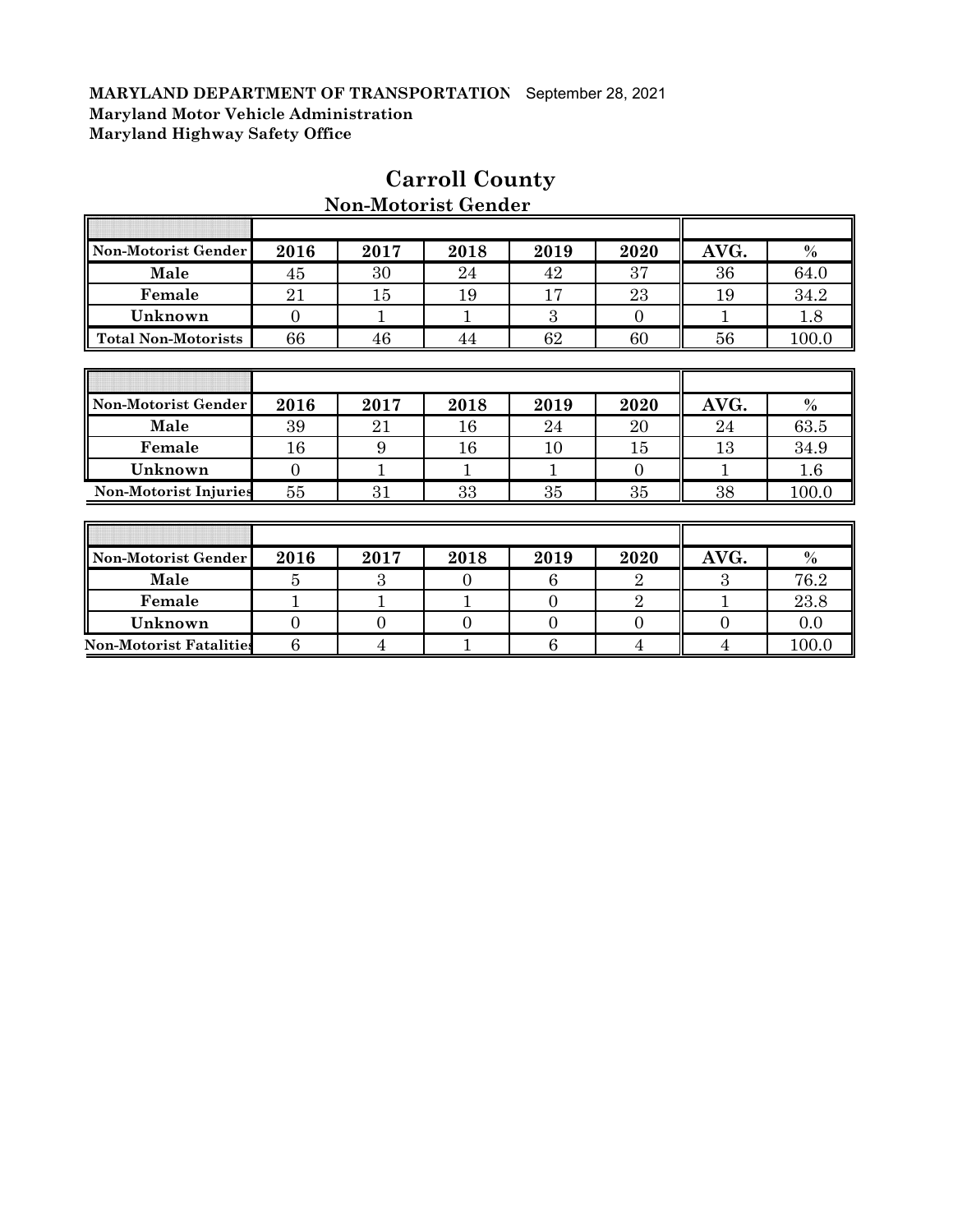# **Carroll County Non-Motorist Location**

| <b>Non-Motorist Location</b>     | 2016             | 2017             | 2018             | 2019             | 2020             | AVG.             | $\%$    |
|----------------------------------|------------------|------------------|------------------|------------------|------------------|------------------|---------|
| Not App.                         | $\overline{2}$   | 2                | 3                | 5                | 3                | 3                | 5.4     |
| Shoulder                         | 6                | 9                | $\overline{2}$   | 3                | 5                | 5                | 9.0     |
| Curb                             | $\overline{2}$   | $\overline{0}$   | $\mathbf{1}$     | $\overline{2}$   | $\overline{0}$   | 1                | 1.8     |
| Sidewalk                         | 3                | 1                | $\overline{0}$   | 1                | $\overline{0}$   | 1                | 1.8     |
| <b>Outside Right of Way</b>      | $\overline{2}$   | $\mathbf{0}$     | $\mathbf{0}$     | 0                | 1                | 1                | 1.1     |
| On Rd. at Crosswalk              | 3                | 1                | 7                | $\overline{4}$   | $\overline{4}$   | $\overline{4}$   | 6.8     |
| On Rd. Not at Cross.             | 27               | 10               | 15               | 17               | 15               | 17               | 30.2    |
| In School Bus Zone               | $\overline{0}$   | $\mathbf{0}$     | $\overline{0}$   | $\overline{0}$   | $\mathbf{1}$     | $\overline{0}$   | 0.4     |
| In Bikeway                       | 0                | 0                | $\overline{0}$   | $\boldsymbol{0}$ | $\overline{0}$   | $\mathbf{0}$     | 0.0     |
| <b>At Inter Marked Crosswal</b>  | $\overline{2}$   | 1                | 5                | 1                | $\overline{0}$   | $\overline{2}$   | 3.2     |
| At Inter No Crosswalk            | $\mathbf{1}$     | $\overline{2}$   | $\overline{0}$   | 5                | $\overline{4}$   | $\overline{2}$   | 4.3     |
| <b>Driveway Access</b>           | $\overline{0}$   | $\overline{0}$   | $\overline{0}$   | $\overline{0}$   | $\Omega$         | $\Omega$         | 0.0     |
| Median                           | $\overline{0}$   | $\overline{0}$   | $\overline{0}$   | 1                | $\overline{0}$   | $\Omega$         | 0.4     |
| Island                           | $\overline{0}$   | $\mathbf{0}$     | $\overline{0}$   | $\overline{0}$   | $\Omega$         | $\Omega$         | 0.0     |
| <b>Shared Use Path or Trails</b> | $\overline{0}$   | $\overline{0}$   | $\overline{0}$   | $\overline{0}$   | $\mathbf{1}$     | $\overline{0}$   | 0.4     |
| <b>Inside Building</b>           | $\overline{0}$   | $\overline{4}$   | $\overline{2}$   | 5                | 4                | 3                | 5.4     |
| Midblock Marked Crosswa          | $\mathbf{0}$     | $\mathbf{0}$     | $\overline{0}$   | $\overline{0}$   | $\mathbf{0}$     | $\overline{0}$   | 0.0     |
| Other/Unk.                       | 18               | 16               | 9                | 18               | 22               | 17               | 29.9    |
| <b>Total Non-Motorists</b>       | 66               | 46               | 44               | 62               | 60               | 56               | 100.0   |
|                                  |                  |                  |                  |                  |                  |                  |         |
|                                  |                  |                  |                  |                  |                  |                  |         |
| <b>Non-Motorist Location</b>     | 2016             | 2017             | 2018             | 2019             | 2020             | AVG.             | $\%$    |
| Not App.                         | 1                | 1                | $\mathbf{2}$     | $\overline{2}$   | $\overline{0}$   | 1                | 3.2     |
| Shoulder                         | 6                | 8                | 1                | $\overline{2}$   | 5                | 4                | 11.6    |
| Curb                             | $\overline{2}$   | $\mathbf{0}$     | $\overline{0}$   | $\overline{2}$   | $\mathbf{0}$     | $\mathbf{1}$     | 2.1     |
| Sidewalk                         | 3                | $\mathbf{1}$     | $\overline{0}$   | $\overline{0}$   | $\overline{0}$   | $\mathbf{1}$     | 2.1     |
| <b>Outside Right of Way</b>      | $\overline{2}$   | 0                | $\mathbf{0}$     | $\boldsymbol{0}$ | $\overline{0}$   | $\overline{0}$   | 1.1     |
| On Rd. at Crosswalk              | 3                | 1                | $\overline{4}$   | $\overline{2}$   | 4                | 3                | 7.4     |
| On Rd. Not at Cross.             | 19               | 6                | 13               | 14               | 10               | 12               | 32.8    |
| In School Bus Zone               | $\overline{0}$   | $\overline{0}$   | $\overline{0}$   | $\overline{0}$   | $\overline{0}$   | $\overline{0}$   | 0.0     |
| In Bikeway                       | $\mathbf{0}$     | $\mathbf{0}$     | $\mathbf{0}$     | 0                | $\mathbf{0}$     | $\mathbf{0}$     | 0.0     |
| Inter Marked Crosswalk           | 1                | $\mathbf{0}$     | $\overline{4}$   | 1                | $\overline{0}$   | $\mathbf{1}$     | 3.2     |
| <b>At Inters No Crosswalk</b>    | $\mathbf{1}$     | $\overline{2}$   | $\overline{0}$   | 3                | 3                | $\overline{2}$   | 4.8     |
| <b>Driveway Access</b>           | $\overline{0}$   | $\mathbf{0}$     | $\mathbf{0}$     | $\boldsymbol{0}$ | $\overline{0}$   | $\mathbf{0}$     | 0.0     |
| Median                           | $\boldsymbol{0}$ | 0                | $\mathbf{0}$     | 1                | $\overline{0}$   | $\mathbf{0}$     | $0.5\,$ |
| Island                           | $\overline{0}$   | $\overline{0}$   | $\overline{0}$   | $\overline{0}$   | $\overline{0}$   | $\overline{0}$   | 0.0     |
| Shared Use Path or Trail         | $\overline{0}$   | $\overline{0}$   | $\overline{0}$   | $\overline{0}$   | 1                | $\Omega$         | 0.5     |
| <b>Inside Building</b>           | $\overline{0}$   | $\overline{0}$   | $\overline{0}$   | $\overline{0}$   | $\overline{0}$   | $\overline{0}$   | 0.0     |
| Midblock Marked Crosswa          | $\overline{0}$   | $\mathbf{0}$     | $\overline{0}$   | $\overline{0}$   | $\mathbf{0}$     | $\overline{0}$   | 0.0     |
| Other/Unk.                       | 17               | 12               | 9                | 8                | 12               | 12               | 30.7    |
| <b>Injured Non-Motorists</b>     | 55               | 31               | 33               | 35               | 35               | 38               | 100.0   |
|                                  |                  |                  |                  |                  |                  |                  |         |
|                                  |                  |                  |                  |                  |                  |                  |         |
| Non-Motorist Location            | 2016             | 2017             | 2018             | 2019             | 2020             | AVG.             | $\%$    |
| Not App.                         | $\overline{0}$   | $\overline{0}$   | $\overline{0}$   | $\mathbf{0}$     | $\mathbf{0}$     | $\mathbf{0}$     | 0.0     |
| Shoulder                         | $\overline{0}$   | $\mathbf{1}$     | $\overline{0}$   | 0                | $\overline{0}$   | 0                | 4.8     |
| Curb                             | 0                | $\mathbf{0}$     | $\overline{0}$   | 0                | $\overline{0}$   | $\mathbf{0}$     | 0.0     |
| Sidewalk                         | $\overline{0}$   | $\mathbf{0}$     | $\overline{0}$   | $\boldsymbol{0}$ | $\overline{0}$   | $\mathbf{0}$     | 0.0     |
| <b>Outside Right of Way</b>      | $\boldsymbol{0}$ | $\boldsymbol{0}$ | $\boldsymbol{0}$ | $\boldsymbol{0}$ | $\boldsymbol{0}$ | $\overline{0}$   | 0.0     |
| On Rd. at Crosswalk              | $\boldsymbol{0}$ | $\boldsymbol{0}$ | $\mathbf{1}$     | $\boldsymbol{0}$ | $\boldsymbol{0}$ | $\boldsymbol{0}$ | 4.8     |
| On Rd. Not at Cross.             | $\bf 5$          | $\,3$            | $\overline{0}$   | $\,3$            | $\,2$            | $\,3$            | 61.9    |
| In School Bus Zone               | $\mathbf{0}$     | $\mathbf{0}$     | $\boldsymbol{0}$ | $\boldsymbol{0}$ | $\boldsymbol{0}$ | $\boldsymbol{0}$ | 0.0     |
| In Bikeway                       | $\overline{0}$   | $\mathbf{0}$     | $\overline{0}$   | $\overline{0}$   | $\overline{0}$   | $\overline{0}$   | 0.0     |
| <b>Inters Marked Crosswall</b>   | $\boldsymbol{0}$ | $\mathbf{0}$     | $\boldsymbol{0}$ | $\boldsymbol{0}$ | $\boldsymbol{0}$ | $\overline{0}$   | 0.0     |
| <b>At Inters No Crosswalk</b>    | $\overline{0}$   | $\overline{0}$   | $\overline{0}$   | $\overline{0}$   | $\mathbf{1}$     | $\overline{0}$   | 4.8     |
| <b>Driveway Access</b>           | $\boldsymbol{0}$ | $\boldsymbol{0}$ | $\boldsymbol{0}$ | $\boldsymbol{0}$ | $\boldsymbol{0}$ | $\boldsymbol{0}$ | 0.0     |
| Median                           | $\mathbf{0}$     | $\mathbf{0}$     | $\boldsymbol{0}$ | $\boldsymbol{0}$ | $\boldsymbol{0}$ | $\boldsymbol{0}$ | 0.0     |
| Island                           | $\overline{0}$   | $\mathbf{0}$     | $\boldsymbol{0}$ | $\boldsymbol{0}$ | $\overline{0}$   | $\overline{0}$   | 0.0     |
| <b>Shared Use Path or Trails</b> | $\mathbf{0}$     | $\mathbf{0}$     | $\boldsymbol{0}$ | $\boldsymbol{0}$ | $\mathbf{0}$     | $\boldsymbol{0}$ | 0.0     |
| <b>Inside Building</b>           | $\mathbf{0}$     | $\boldsymbol{0}$ | $\boldsymbol{0}$ | $\boldsymbol{0}$ | $\boldsymbol{0}$ | $\boldsymbol{0}$ | 0.0     |
| Midblock Marked Crosswa          | $\mathbf{0}$     | $\boldsymbol{0}$ | $\boldsymbol{0}$ | $\boldsymbol{0}$ | $\boldsymbol{0}$ | $\boldsymbol{0}$ | 0.0     |
| Other/Unk.                       | $\overline{1}$   | $\boldsymbol{0}$ | $\boldsymbol{0}$ | 3                | $\mathbf{1}$     | $\mathbf{1}$     | 23.8    |
| <b>Non-Motorist Fatalities</b>   | $\,6\,$          | $\overline{4}$   | $\mathbf{1}$     | $\,6\,$          | $\overline{4}$   | $\overline{4}$   | 100.0   |